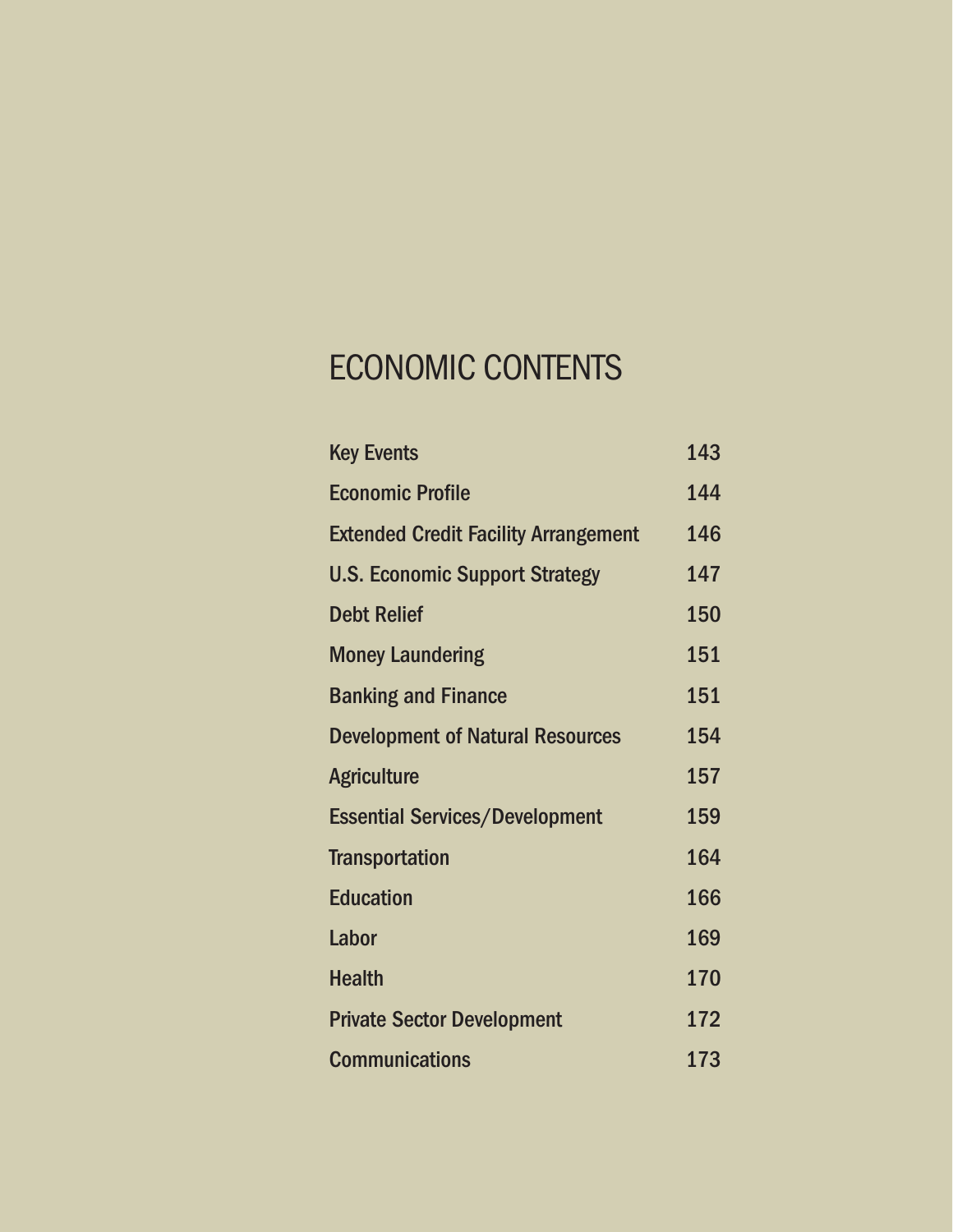# ECONOMIC AND SOCIAL DEVELOPMENT

As of June 30, 2013, the U.S. government has provided nearly \$24.7 billion to support governance and economic development in Afghanistan. Most of the appropriated funds flowed into four major programs and accounts, as shown in Table 3.9. Of the \$22 billion appropriated for these four funds, approximately \$18.1 billion had been obligated, \$13.7 billion disbursed, and \$1.5 billion expired as of June 30, 2013.

This quarter, the United States and the international community sought to further prepare Afghanistan to take full control of its national security and to minimize economic contraction in what the international community is calling Afghanistan's "Transformation Decade" following the drawdown of Coalition forces in 2014.

## KEY EVENTS

This quarter saw several important developments. First, senior officials from 40 countries and eight international organizations, as well as civilsociety and private-sector representatives, met in Kabul on July 3, 2013, to review implementation of commitments made under the Tokyo Mutual Accountability Framework agreed to in July 2012.382

Second, the Swiss-based Basel Institute on Governance issued its second annual Anti-Money Laundering Index. Afghanistan ranked as the country most at risk for money laundering and terrorist financing activity out of 149 countries assessed. Iran had held that position in the 2012 rankings.<sup>383</sup>

Third, a major jobs conference held in Kabul focused on the state of Afghanistan's labor market and the need for strategic, inclusive employment growth as the basis of future development.384

In other developments, the International Monetary Fund's Extended Credit Facility Arrangement review and disbursement remain delayed due to insufficient Afghan progress under the agreement's quantitative and legislative requirements.385 And a national railway plan for Afghanistan was released. Successful implementation of the plan is seen as critical for developing Afghanistan's mining sector and its position as a regional trading partner.386

TABLE 3.9

#### CUMULATIVE APPROPRIATIONS FOR AFGHANISTAN DEVELOPMENT, AS OF JUNE 30, 2013 (\$ MILLIONS)

| <b>Name</b>  | <b>Managed by</b> | <b>Appropriated</b> |  |
|--------------|-------------------|---------------------|--|
| <b>FSF</b>   | USAID             | \$16,654            |  |
| <b>CFRP</b>  | DOD.              | \$3,639             |  |
| TFBS0        | DOD               | \$685               |  |
| AIF          | STATE/DOD         | \$1,024             |  |
| <b>Total</b> |                   | \$22,002            |  |

Notes: ESF = Economic Support Fund; CERP = Commander's Emergency Response Program; TFBSO = Task Force for Business and Stability Operations; AIF = Afghanistan Infrastructure Fund.

Source: See Appendix B of this report.



Senior officials met in Kabul in July to discuss progress towards goals articulated in the Tokyo Mutual Accountability Framework. (UNAMA photo)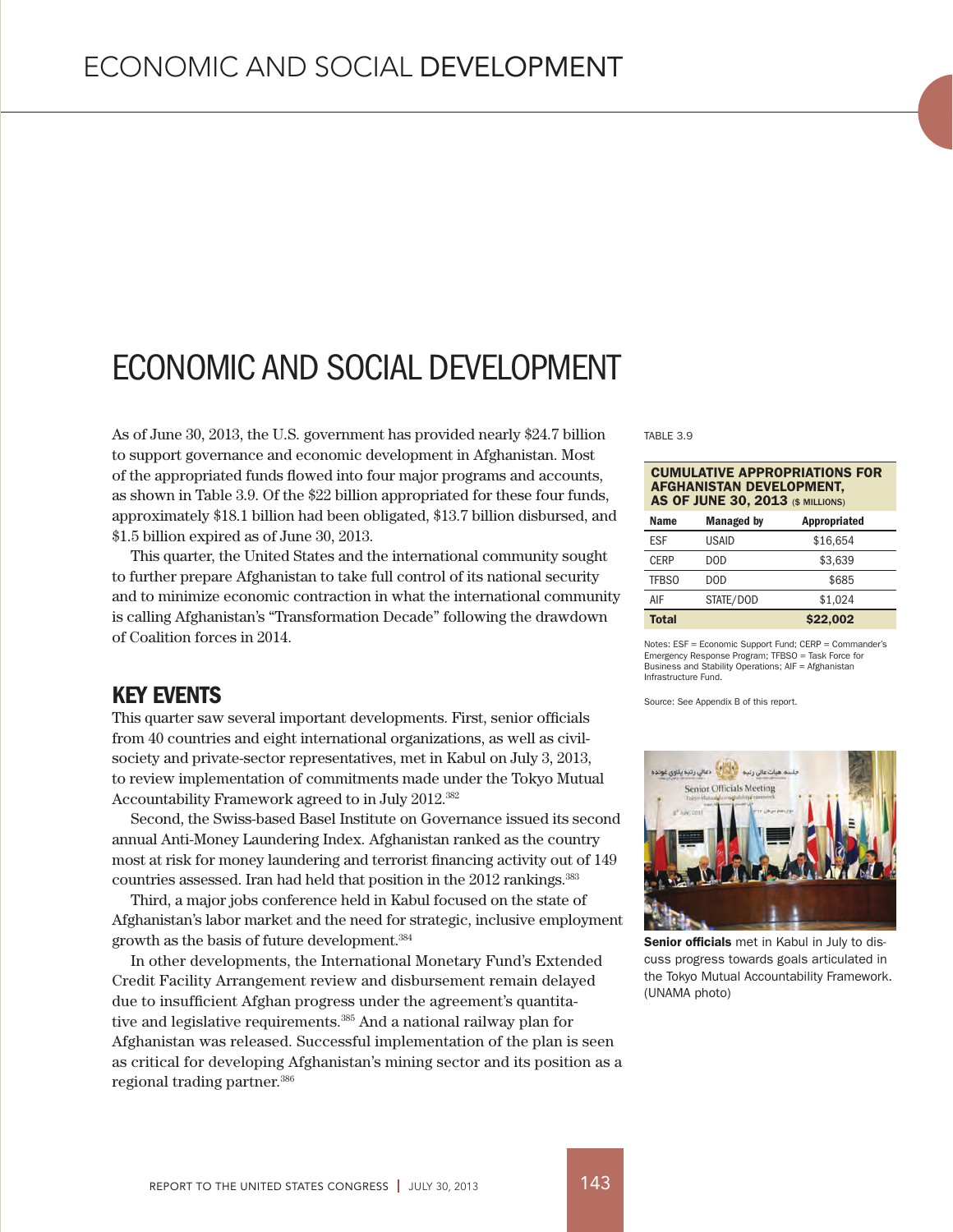# ECONOMIC PROFILE

Afghanistan's economy has grown 10% annually on average since 2002, fueled by international military spending and development assistance. The services sector has been the most important driver of economic growth, while construction has propelled the industrial sector. Demand in these areas has been buoyed by increased public spending in 2013.387

Legal agriculture is the second leading contributor to GDP, but fluctuates with the weather. Good rains in 2012 led to a near-record-breaking wheat and cereal harvest, driving real GDP growth to an estimated 11.8%. But moderate rainfalls in early 2013 should yield a more conventional harvest, slowing real GDP growth to  $3.1\%$  for the year.<sup>388</sup>

Fading business and investor confidence in response to Afghanistan's volatile political and security environments is expected to slow economic growth in 2013 and 2014, according to the World Bank. Moreover, with an expected decline in aid post-2014, World Bank projections show average real GDP growth declining to 4–6% annually during 2011–2018.389

## Fiscal Sustainability

Afghanistan's fiscal sustainability ratio—domestic revenues versus operating expenses—remains one of the lowest in the world, according to DOD. 390 The Ministry of Finance (MOF) projected domestic revenue for Afghan fiscal year (FY) 1392 (December 2012 to December 2013) at \$2.4 billion, an increase of 33% over FY 1391 (March 2012 to December 2012). However, in the first two months of FY 1392, total domestic revenues decreased by 19.2% from the same period in FY 1391, and missed MOF budget targets by 25.9%.391 Figure 3.31 depicts the disparity between the government's domestic revenues—derived primarily from taxes and customs duties—and budgeted operating expenditures from FY 1388 to FY 1392. The Senior Leaders Meeting Joint Report to assess the Afghan Government's progress on meeting Tokyo Mutual Accountability Framework benchmarks concluded that the government's enforcement of taxation is increasingly being hindered by a deteriorating security situation, limitations on the application of the rule of law, and low organizational capacity.392 More detailed information on revenue collection may be found on page 138.

## Afghanistan Chamber of Commerce and Industries

This quarter, the Afghanistan Chamber of Commerce and Industries released results of its inaugural December 2012 surveys of 896 Afghan businesses in Kabul and Balkh provinces. The surveys had two purposes: to assess business owners' perceptions of the existing business environment (the Business Tendency Survey), and to document obstacles facing the private sector (the Bottleneck Survey). Respondents characterized the current business climate as "slightly worse than normal," but expected more positive economic activity in the first half of 2013. Meanwhile, security risks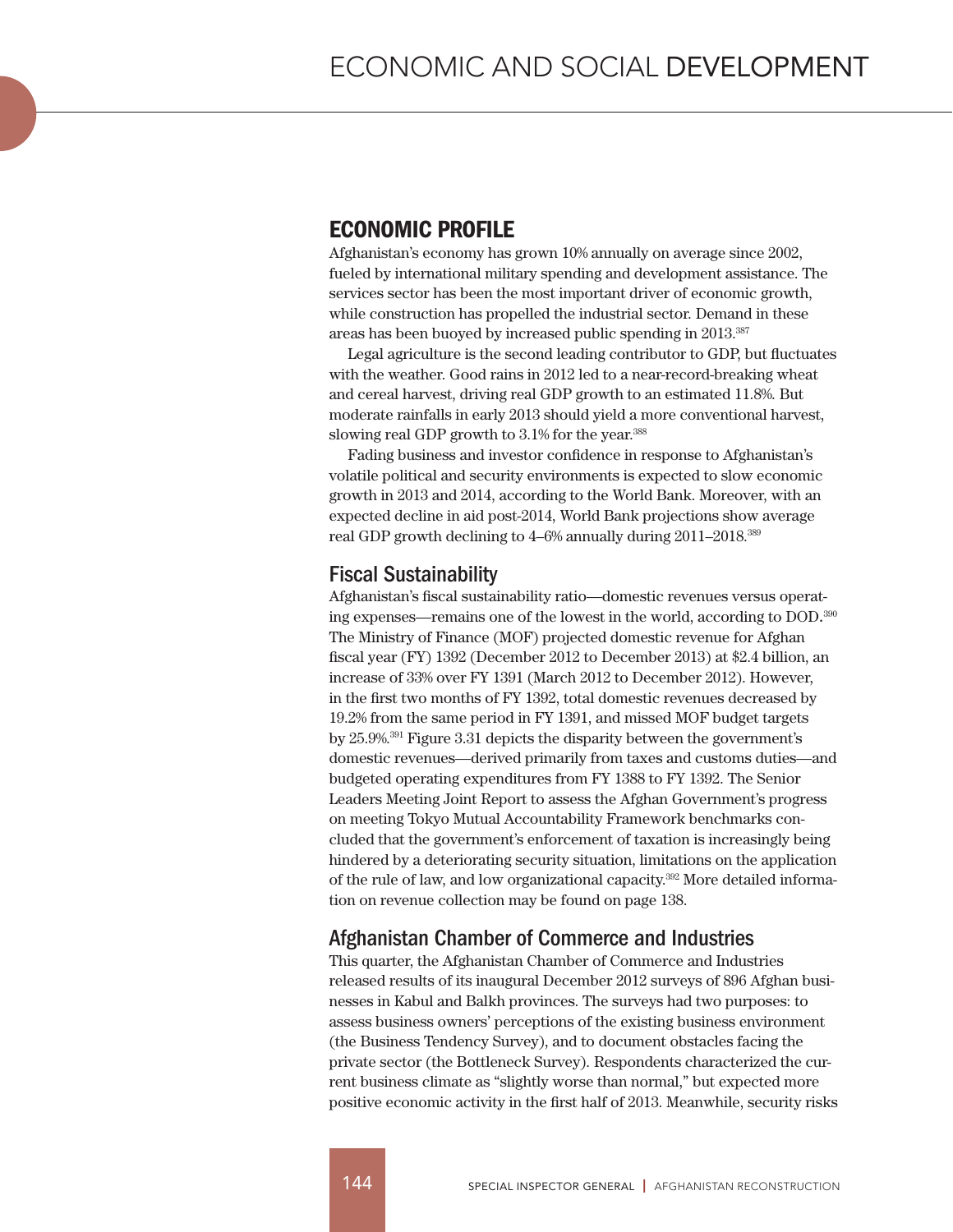FIGURE 3.31





Notes: Until recently, Afghan fiscal years ran approximately March 20 to March 20 of Gregorian calendar years. FY 1388 corresponds to March 20, 2009, to March 20, 2010, and so on. Nine–month data for fiscal year 1391 reflect a change in the timing of the Afghan fiscal year. FY 1392 (2013) is not over.

Sources: MOF, "1388 National Budget," accessed 7/2/13; MOF, "1389 National Budget," accessed 7/2/13; MOF, "1390 National Budget," accessed 7/2/13; MOF, "1391 National Budget," accessed 7/2/13; MOF, "National Budget Procedures<br>Fiscal Year 1391" accessed 6/26/13; MOF, "Annual Fiscal Report 1391," accessed 6/20/2013; MOF, "1392 Nationa

remain a major impediment to private sector growth, as is difficulty navigating Afghanistan's land, tax and customs regimes. Additionally, registering a new company is not as problematic as extending an existing business license, which the survey indicates is a particularly acute challenge. Expanded follow-on surveys are planned.393

#### **Trade**

The State Department's FY 2014 budget request includes \$20.9 million for programs that aim to further integrate Afghanistan's economy into the central Asia region. Funding will target improving regional cooperation on trade, transit of goods and services, energy resources, water and other natural resources, and governance along trade and transit corridors.394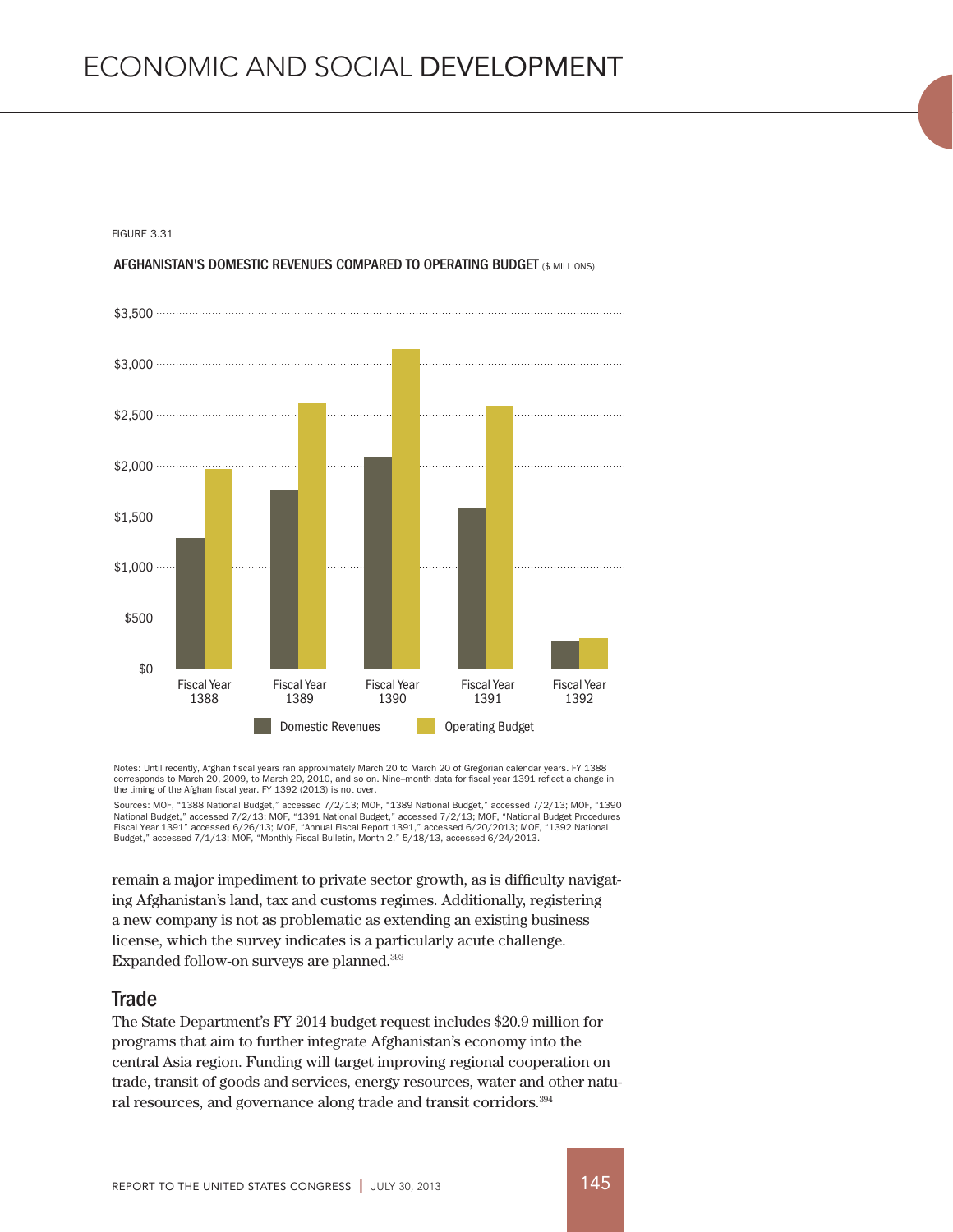#### World Trade Organization Accession: Update

On May 4, 2013, Afghanistan reaffirmed its commitment to finalizing its bilateral market negotiations by July 2013 and completing World Trade Organization (WTO) accession at the organization's 9th Ministerial Conference in early December 2013.395

Afghanistan drafted 22 out of 26 required laws, which were submitted to the WTO, but must still pass Afghanistan's parliament. Afghanistan is also currently conducting bilateral market-access negotiations with eight WTO members and has launched six institutional initiatives to comply with WTO requirements.396 Negotiations are part of the final stage before the accession package is sent to the WTO General Council or Ministerial Conference for final approval.397

While Afghanistan wants accession to the WTO by the end of 2013, the State Department deems it unlikely, given the National Assembly's legislative backlog.398 Accession by the end of 2014 is an Inclusive and Sustained Growth and Development indicator under the Tokyo Mutual Accountability Framework.399

For more information about the U.S. Agency for International Development's (USAID) trade-accession assistance to Afghanistan, see page 173.

## EXTENDED CREDIT FACILITY ARRANGEMENT

The Afghan government's poor performance in completing specific banking and financial structural reforms, and in meeting the quantitative macroeconomic targets set forth under the International Monetary Fund's (IMF) Extended Credit Facility (ECF) Arrangement, have delayed IMF Board reviews and accompanying disbursement of funds. Neither the second review, originally planned for December 2012, nor the third, originally planned for March 2013, has been completed.400

According to Treasury, the Afghan government has not yet submitted a revised Anti-Money Laundering/Countering Financing of Terrorism Law to parliament, nor has it taken sufficient corrective actions to address its recent underperformance on quantitative targets, according to Treasury. Other missed targets for end-FY 1391, as reported to SIGAR:<sup>401</sup>

- • FY 1391 (March 2012 to December 2012) revenue target of 85.1 billion afghanis (Afs) missed by Afs 8.7 billion.
- Revised FY 1392 (December 2012 to December 2013) revenue targets believed to have been missed in the first two quarters.
- The central bank —Da Afghanistan Bank (DAB)—missed its net international reserve floor target for end-FY 1391 (approximately \$7.05 billion) by more than \$575 million.
- The ceiling on net central bank credit to the government was missed for end-FY 1391.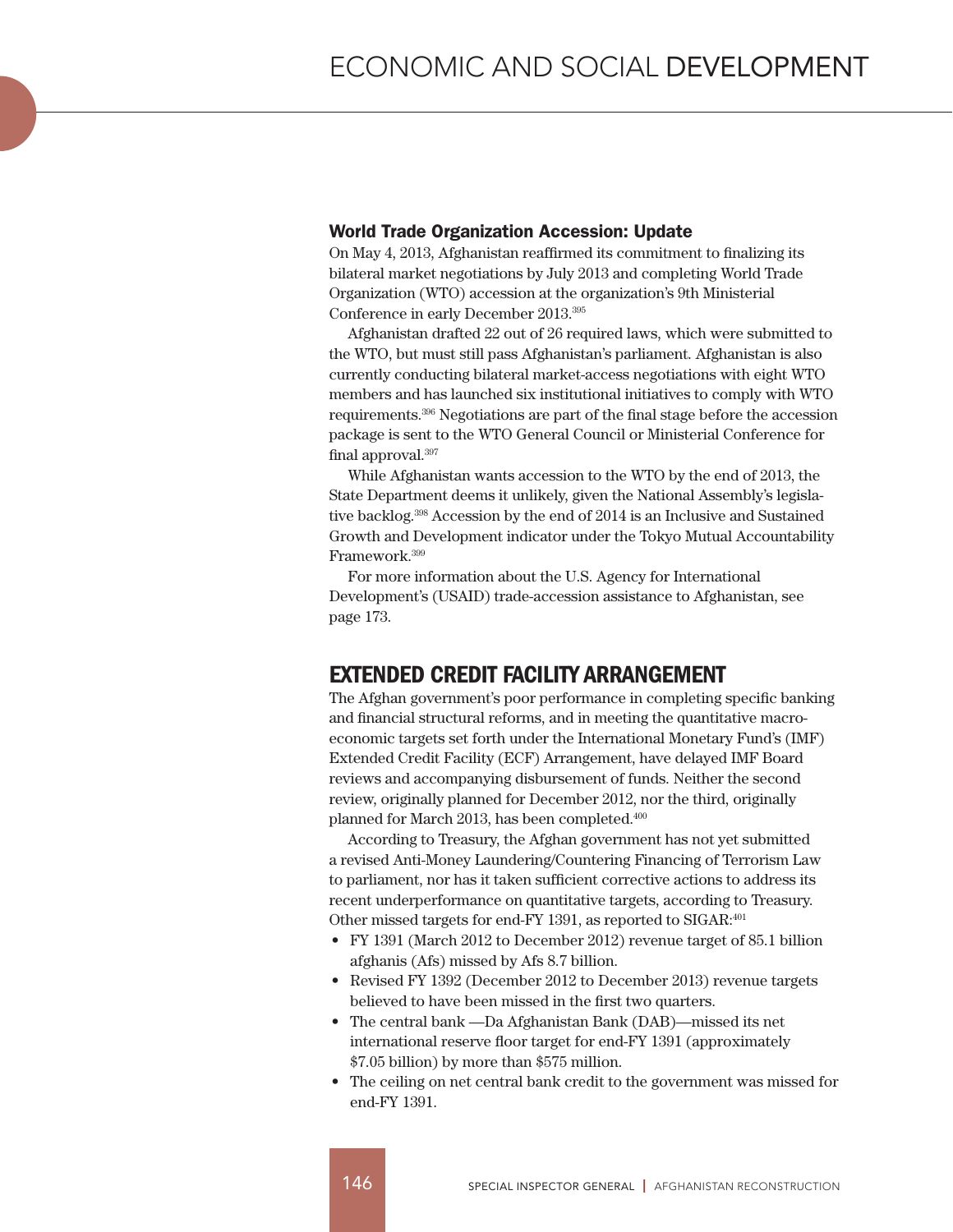Quantitative targets achieved for end-FY 1391, as reported to SIGAR ("zero ceiling" provisos bar the Afghan government from taking any of the steps noted beyond the terms of the IMF agreement):402

- Ceiling on reserve money
- Zero ceiling on contracting of new medium or long-term nonconcessional debt by public sector
- Zero ceiling on short-term external debt owed or guaranteed by the public sector
- • Zero ceiling on net external payment arrears
- Zero ceiling on lending from state-owned banks or the central bank to, or government guaranteed borrowing by, public enterprises in need of restructuring; and
- • Zero ceiling on government guarantees

IMF staff will assess Afghanistan's progress on these and other measures during the next fiscal quarter to determine whether to present its reviews to the IMF Executive Board.<sup>403</sup>

The three-year, \$129 million ECF loan agreement signed in November 2011 is conditions-based. Disbursements are contingent upon completion of program reviews, as determined by IMF Management and the Executive Board. The IMF has released two disbursements of \$18.2 million—the first at initial ECF approval, the second in June 2012 despite a first review that characterized Afghan reform as weak and slow.404

Afghanistan's IMF Program is financed from the Poverty Reduction and Growth Trust, to which the United States does not contribute.

Source: Treasury, response to SIGAR data call, 6/26/2013.

## U.S. ECONOMIC SUPPORT STRATEGY

The U.S. economic transition strategy in Afghanistan seeks to mitigate the negative economic impact of the withdrawal of most international security forces by 2014 and the expected accompanying reduction in donor assistance. It also seeks to help Afghanistan develop its resources for sustainable growth.405 Figure 3.32 shows USAID assistance by sector.

FIGURE 3.32



USAID DEVELOPMENT ASSISTANCE, AS OF JUNE 30, 2013 (\$ MILLIONS)

Note: Numbers rounded.

Source: USAID, response to SIGAR data call 7/10/2013.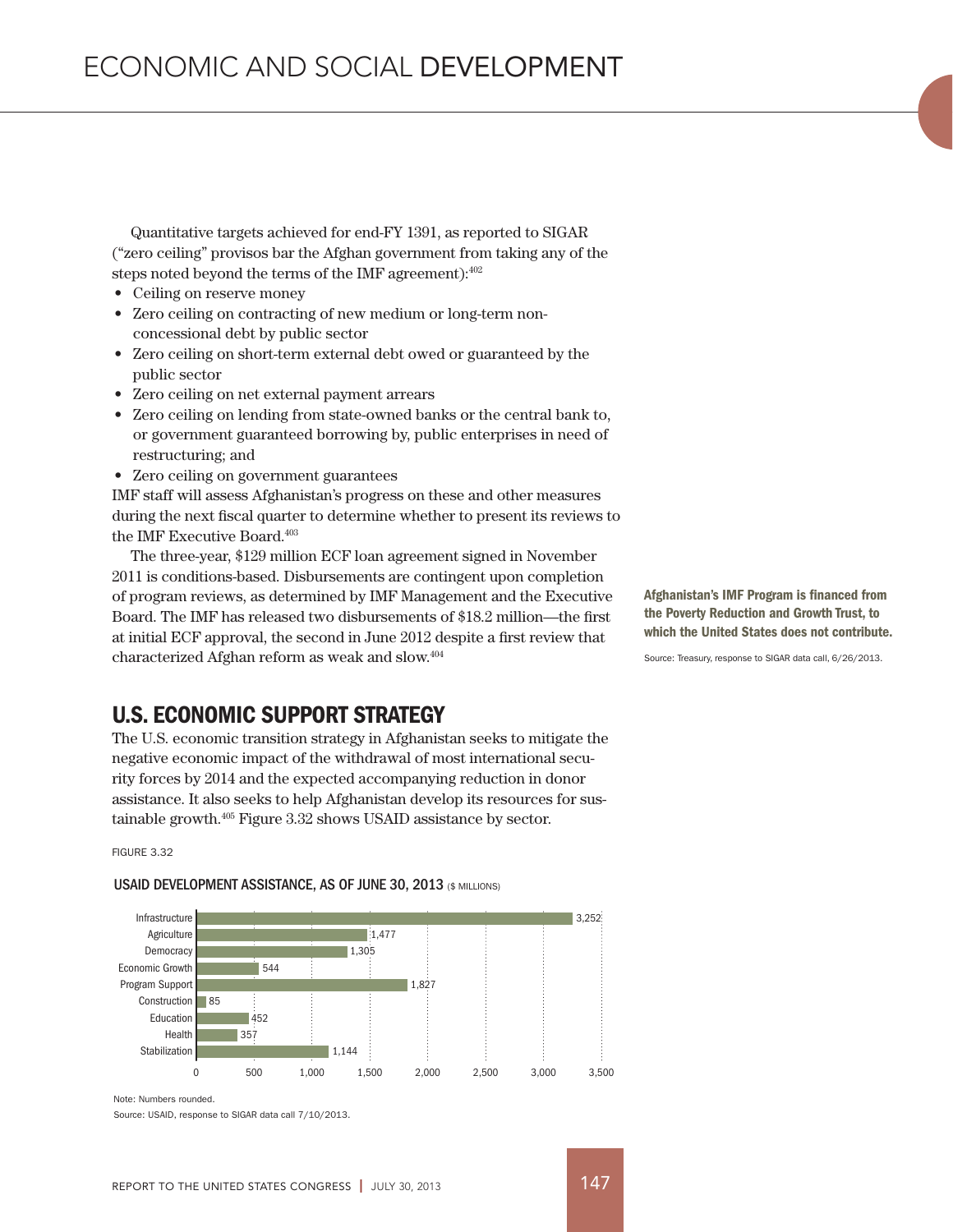#### FIGURE 3.33

#### USAID ON-BUDGET ASSISTANCE OBLIGATED, FY 2002-FY 2012 (\$ MILLIONS)



Notes: Numbers have been rounded.<br><sup>a</sup> Most FY 2012 USAID funding for on-budget assistance had not been obligated as of June 25, 2013.

Sources: USAID, responses to SIGAR data call, 7/16/2013 and 4/1/2013.

"Trends in public finance deserve attention: more on-budget aid poses challenges [to] the Government's capacity to execute an increasing budget."

Source: World Bank, "Afghanistan Economic Update," 4/2013.

# U.S. Direct Assistance to the Afghan Government

In line with donor commitments made at the 2012 Tokyo Conference, the United States has been gradually increasing the amount of development assistance it provides directly to the Afghan government. This quarter, USAID obligated approximately \$235 million in on-budget assistance, primarily from prior fiscal-year funds, for a total of more than \$2.4 billion, as of June 30, 2013, as shown in Figure 3.33. 406

#### Transition Planning

SIGAR is concerned about the safety of all U.S. agency personnel in Afghanistan as security responsibility increasingly is being transferred to the Afghan Public Protection Force (APPF). SIGAR is also concerned about the ability of U.S. implementing agencies to provide effective oversight over development programs as most international combat forces transition out of Afghanistan in 2014.407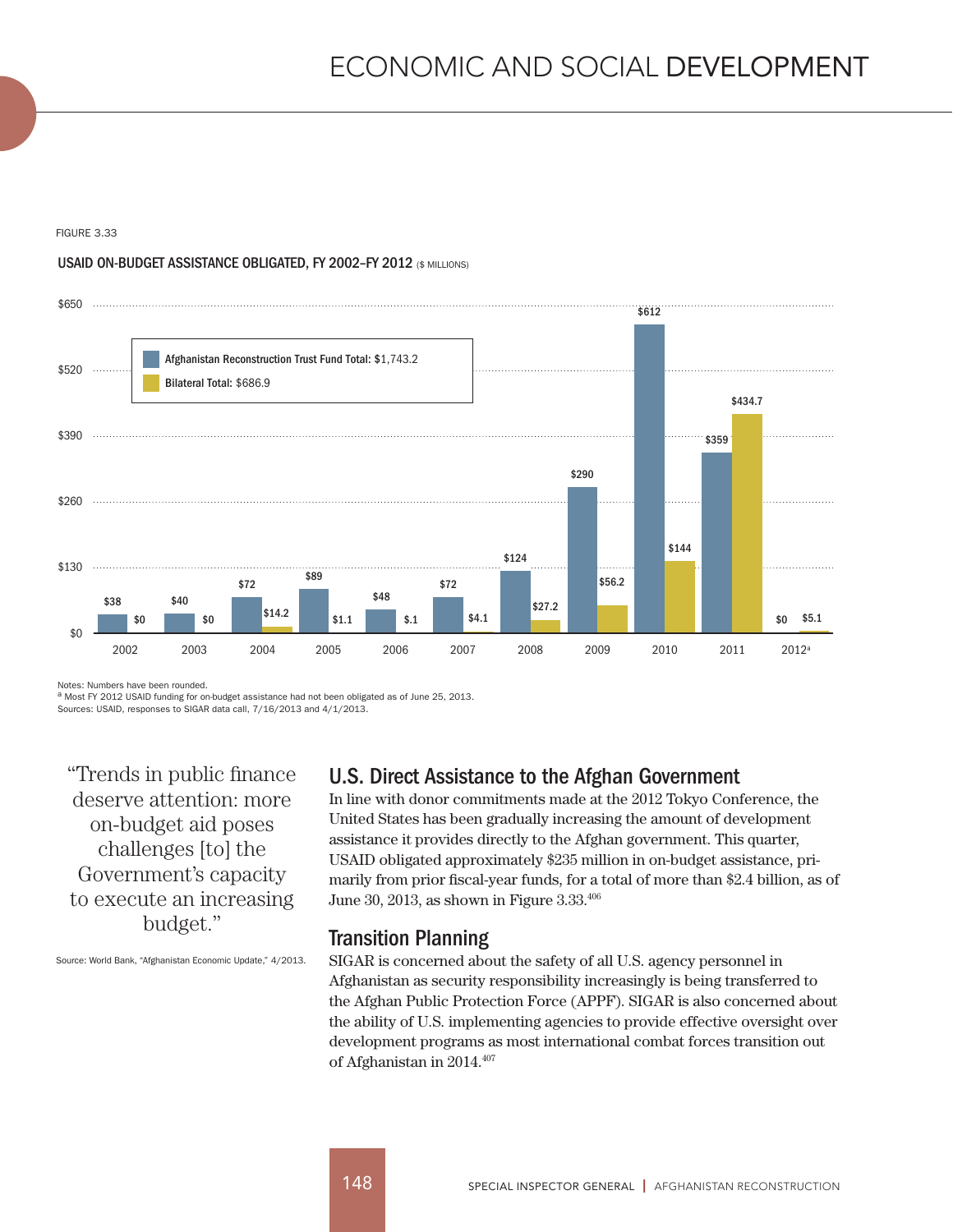A 2012 review of USAID/Afghanistan's monitoring and evaluation system by the USAID Office of Inspector General stated that managing development programs in high-threat environments like Afghanistan presents special oversight risks and challenges. It described the security situation in Afghanistan as "[a] significant and continuing constraint to USAID/ Afghanistan's program monitoring and evaluation," a sentiment echoed repeatedly by Mission personnel in Afghanistan to their counterparts in Washington, DC.  $408$ 

However, USAID told SIGAR that it expects any impact from the security transition to be minimal since all implementing partners are already required to operate independently of U.S. government services, including those provided by International Security Assistance Force (ISAF) forces. In the lead-up to the March 2012 transfer of security responsibility to the APPF, USAID requested contingency security plans from all of its implementing partners, and stayed in frequent contact with them throughout the process. USAID also reported no project shut-downs and no reduction in mobility from its development project staff as a result of the transition, and fully expects to be able to continue providing effective oversight and management of its programs through third-party monitoring.409 While using third-party monitors may mitigate some security-related access issues—e.g., local nationals are less likely to attract hostile attention than foreigners—SIGAR is concerned that the practice may raise new issues such as vetting, accuracy, effectiveness, and accountability.

For its priority development projects, USAID reports it is able to execute site visits as needed.<sup>410</sup>

So far, USAID completed two APPF cost analyses for its 31 implementing partners currently using their security services: the first in July 2012 for the quarter immediately following transition, and the second in June 2013. The average monthly cost to the implementing partners for APPF services is approximately \$1.4 million.411

#### The U.S. Civil-Military Strategic Framework for Afghanistan

The U.S. Civil-Military Strategic Framework for Afghanistan, last updated in October 2012 and now under revision, will emphasize transition to Afghan control. U.S. efforts will shift from providing security to advising and preserving gains, will aim to gain additional clarity on the Transformation Decade (2015–2024) once the post-2014 coalition military footprint is established and better converge with Afghanistan's national planning strategies. The U.S. government aims to replace its Civil-Military Strategic Framework in 2014 with a multi-year Integrated Country Strategy that will include policy priorities, objectives, and the means for achieving them.412

#### SIGAR AUDIT

This quarter, SIGAR published a followup audit on the impact of the transition from private security companies to the Afghan Public Protection Force on USAID reconstruction and assistance programs. In its findings, SIGAR expressed concerns about potentially high APFF costs. For more information, see Section 2, page 34.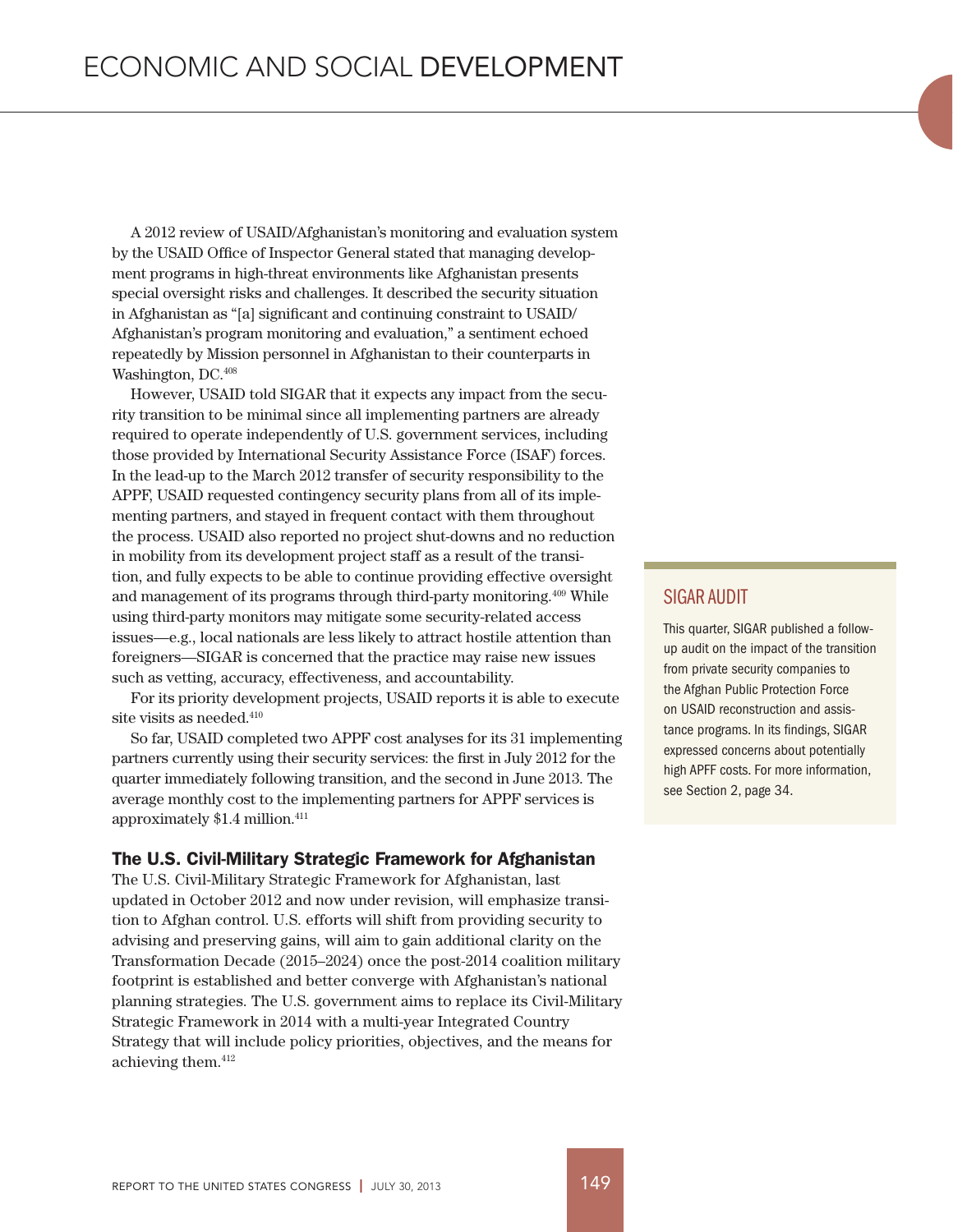#### Award Closeouts

USAID's Office of Acquisition and Assistance (OAA) is actively identifying grants and contracts for closeout. Priority is given to awards that have the highest funding amounts to deobligate, followed by awards that have long expired. Over the last year, OAA closed out more than 72 awards and deobligated approximately \$29 million in excess funds. OAA is experiencing some challenges including difficulty locating implementing-partner points of contact for long-expired awards, and an audits backlog to determine final indirect cost rates needed to finalize a closeout. According to OAA, closing out awards should be and is being given higher priority than in the past, and an automated reporting and tracking system should be used to ensure all awards scheduled for closeout are accounted for.<sup>413</sup>

## DEBT RELIEF

Afghanistan currently has approximately \$1.16 billion in outstanding debt, which needs to be restructured or forgiven through Paris Club and Enhanced Highly Indebted Poor Country (HIPC) initiative agreements. These debts are owed to four countries, one commercial entity, and one private party, as seen in Table 3.10. 414

#### TABLE 3.10

| <b>AFGHANISTAN'S OUTSTANDING DEBTS (\$ MILLIONS)</b> |         |                                                                                                                                                                                                               |  |  |
|------------------------------------------------------|---------|---------------------------------------------------------------------------------------------------------------------------------------------------------------------------------------------------------------|--|--|
| Country                                              | Owed    | Note                                                                                                                                                                                                          |  |  |
| <b>Bulgaria</b>                                      | \$56    | Agreement reached in principle to restructure this debt.                                                                                                                                                      |  |  |
| Iran                                                 | \$10    |                                                                                                                                                                                                               |  |  |
| Kuwait Fund                                          | \$22    |                                                                                                                                                                                                               |  |  |
| Russia                                               | \$1,000 | Represents residual amount remaining (and accrued interest) after first<br>round of debt relief.                                                                                                              |  |  |
| Euro-Pacific<br>(Old Czech Debt)                     | \$68    | Transferred to a private party who unsuccessfully sued Afghanistan's<br>Central Bank about it in a German Court. It is shown as a potential<br>liability since the plaintiff may sue in another jurisdiction. |  |  |
| France Telecom                                       | \$4     |                                                                                                                                                                                                               |  |  |

Note: Amounts are approximate.

Source: Treasury, response to SIGAR data call, 6/26/2013.

Treasury's Office of Technical Assistance (OTA) had previously helped Afghanistan successfully navigate the HIPC process, which it completed in March 2010. HIPC was designed for countries with unsustainable debt burdens, for whom traditional debt reduction or rescheduling mechanisms would not be sufficient. Countries under the HIPC designation receive assistance in lowering their debt burden to sustainable levels and reducing poverty.415

The Paris Club is an informal group of official creditors—including the United States, which is a permanent member whose role is to find coordinated and sustainable solutions to the payment difficulties experienced by debtor countries. Solutions include debt rescheduling and reduction in debt-service obligations.

The Comparable Treatment clause requires debtor countries to seek debt solutions from non-Paris Club or private creditors on terms comparable to Paris Club agreements.

Source: Paris Club, http://www.clubdeparis.org, accessed 7/3/2013.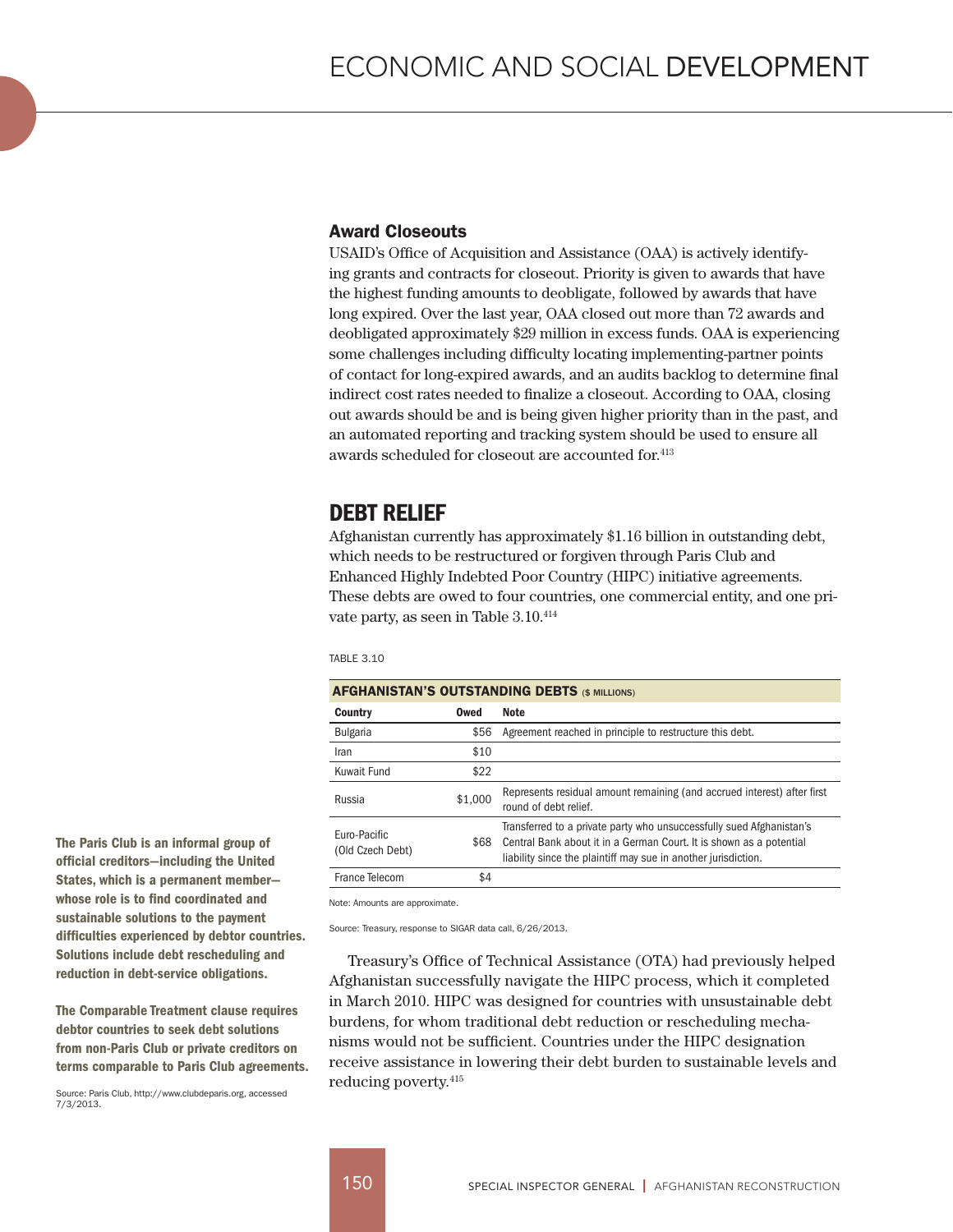No payments have been made on any of Afghanistan's debts since the early 1990s. In accordance with standard Paris Club and international procedures, payments are deferred until the creditor agrees to Paris Club/ HIPC–comparable treatment and a bilateral agreement has been signed. OTA has one part-time advisor from its Government Debt Issuance and Management team providing technical assistance to Afghanistan on debt management issues, including forgiveness, debt-management process issues and strategy, and organization. Treasury's FY 2013 allocation toward this effort is \$38,987.416

## MONEY LAUNDERING

This quarter, the Basel Institute on Governance released its second annual Anti-Money Laundering Index—a review of countries at risk for money laundering and terrorist financing activity. Afghanistan ranked most vulnerable, followed by Iran, which held the top position in 2012. Rankings were based on five risk categories: money laundering/terrorist financing; corruption; financial transparency and standards; public transparency and accountability; and political and legal.417

The State Department's recent International Narcotics Control Strategy Report listed Afghanistan as a major money-laundering country in 2012. The report says illegal financial activities "continue to pose serious threats to the security and development of Afghanistan." This is largely perpetuated by informal, honor-based "hawala" methods of transferring money without moving it. Afghans rely upon hawala networks because of official corruption and weakness in the banking sector. Unlicensed and unregulated hawala brokers in drug-producing areas like Helmand are responsible for much of the money laundering through Afghanistan's financial system. But Afghan business consortiums that own hawalas and banks are complicit, too—the depreciation of the Iranian rial in 2012 led to increased cash smuggling from Afghanistan to satisfy increased Iranian demand for U.S. dollars, according to the report.<sup>418</sup>

## BANKING AND FINANCE

Private-sector development depends on establishing solid financial institutions to provide capital and facilitate the exchange of money for goods and services. However, Afghanistan's financial sector remains largely underdeveloped, makes limited capital investments in businesses, and contributes little to Afghanistan's private-sector activity.<sup>419</sup>

Afghanistan's banking and financial sector has not fully recovered from the 2010 near-collapse of Kabul Bank, and suffers from a loss of consumer confidence. Audits of major banks in Afghanistan conducted in the wake of the Kabul Bank scandal revealed "systemic fragility and vulnerability in all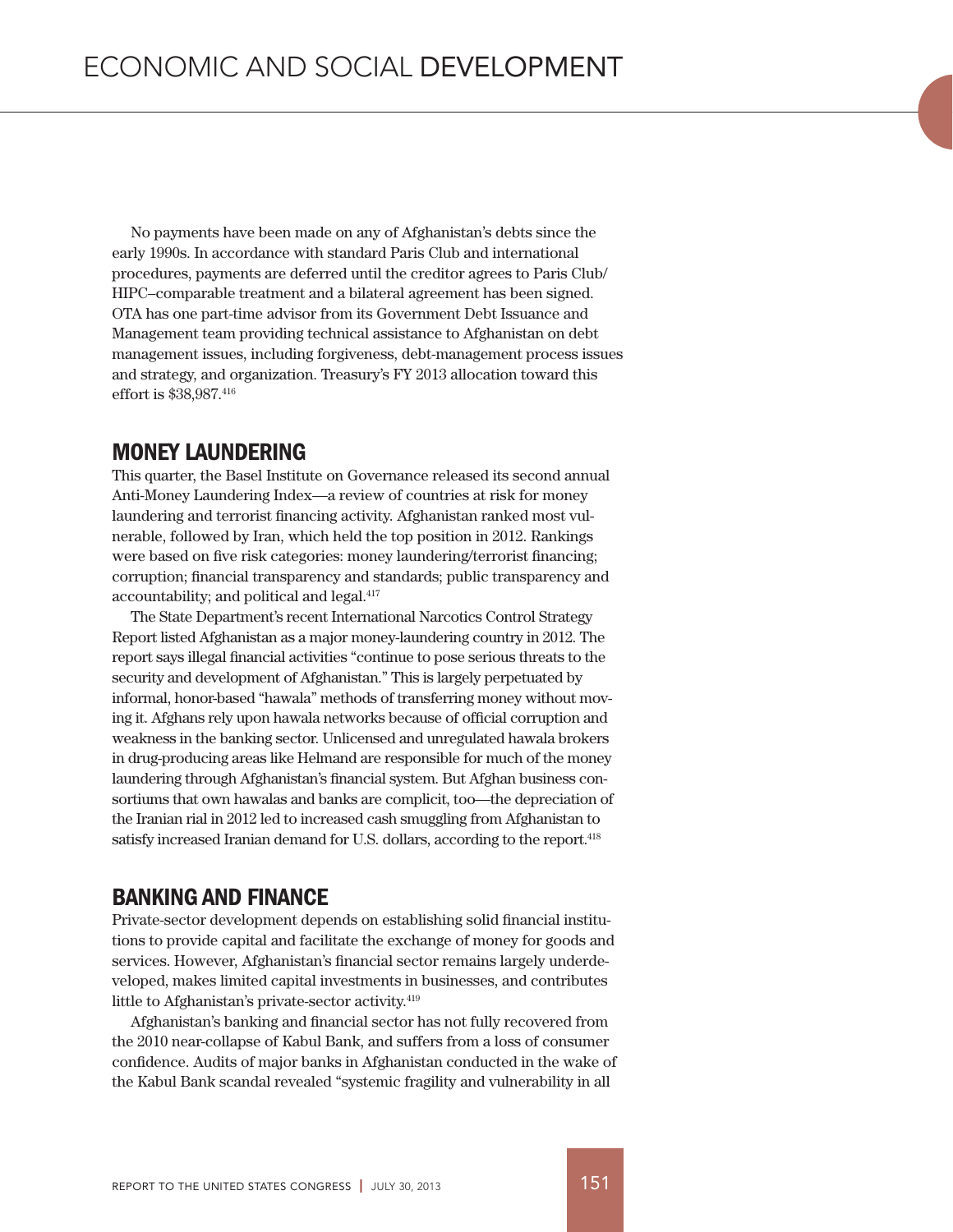areas of banking governance and operations," according to a World Bank report released this quarter.420

Total assets in the banking sector declined from \$5.5 billion in 2010 to \$4.4 billion in 2012. The average growth rate of demand deposits was 80% from 2005 to 2009, but declined to 12.5% growth over the last three years. Commercial loans grew an average 40% annually before the 2010 crisis, but have been declining to -20% since 2010. The World Bank characterized this trend as a "change in the risk perception of the commercial banks and a declining performance of the banking sector."421 The Bank is also tracking negative trajectories in the microfinance sector. It noted that several institutions have left the country, other institutions are in danger of bankruptcy, loan portfolio growth has slowed since 2008, and there are fewer active borrowers.<sup>422</sup>

#### **Currency**

Afghanistan's currency, the afghani (Afs), depreciated by 8% against the U.S. dollar in 2012. It cost 47.9 afghanis to buy a U.S. dollar in 2011, but 51.8 afghanis in 2012. The World Bank attributed the depreciation largely to security concerns and uncertain business-sector conditions in the lead-up to the political and security transitions in 2014.

U.S. dollars are in higher demand than Afs. Afghanistan's central bank— Da Afghanistan Bank (DAB)—curbed reserve money growth at 4% in 2012, and manages the floating exchange rate via foreign-exchange transactions to limit excessive Afs depreciation.<sup>423</sup> Depreciation typically improves the price competitiveness of a country's exports, but Afghanistan has limited export opportunities and limited domestic substitutes for some imports, and its exports actually declined in 2012. The country is not self-sufficient in cereal grains and imports large quantities of fuel.<sup>424</sup> Under these circumstances, further depreciation, which typically narrows trade deficits, could help to widen it.

## The Kabul Bank

On March 5, 2013, the Special Tribunal of the Supreme Court on Kabul Bank issued its judgment on 21 individuals charged with fraud. Afghanistan's Attorney General's Office (AGO) appealed the verdict on March 16.425 The Attorney General is seeking longer prison terms and additional convictions for the two leaders of the fraud, ex-chairman Sherkhan Farnood and ex-CEO Khalilullah Ferozi, who were given modest five-year prison sentences and ordered to pay only partial restitution.

According to the U.S. Department of Justice (DOJ), the Attorney General requested additional convictions for Farnood and Ferozi to include embezzlement and money laundering under Afghanistan's Anti-Money Laundering and Proceeds of Crime Law, which carries with it a confiscation order to recover stolen funds. The Attorney General is seeking additional

"The handing down of relatively light sentences to 21 people involved in the collapse of the Kabul Bank must not signal the end of accountability in this scandal. Robust and ongoing action, in particular on asset recovery and sound financial regulation, are essential. Demonstrations of commitment to sound institutional and financial fundamentals will be critical to ensuring sustained

Source: UN Secretary-General, "The Situation in Afghanistan and its Implications for International Peace and Security," 6/13/2013, p. 15.

international assistance."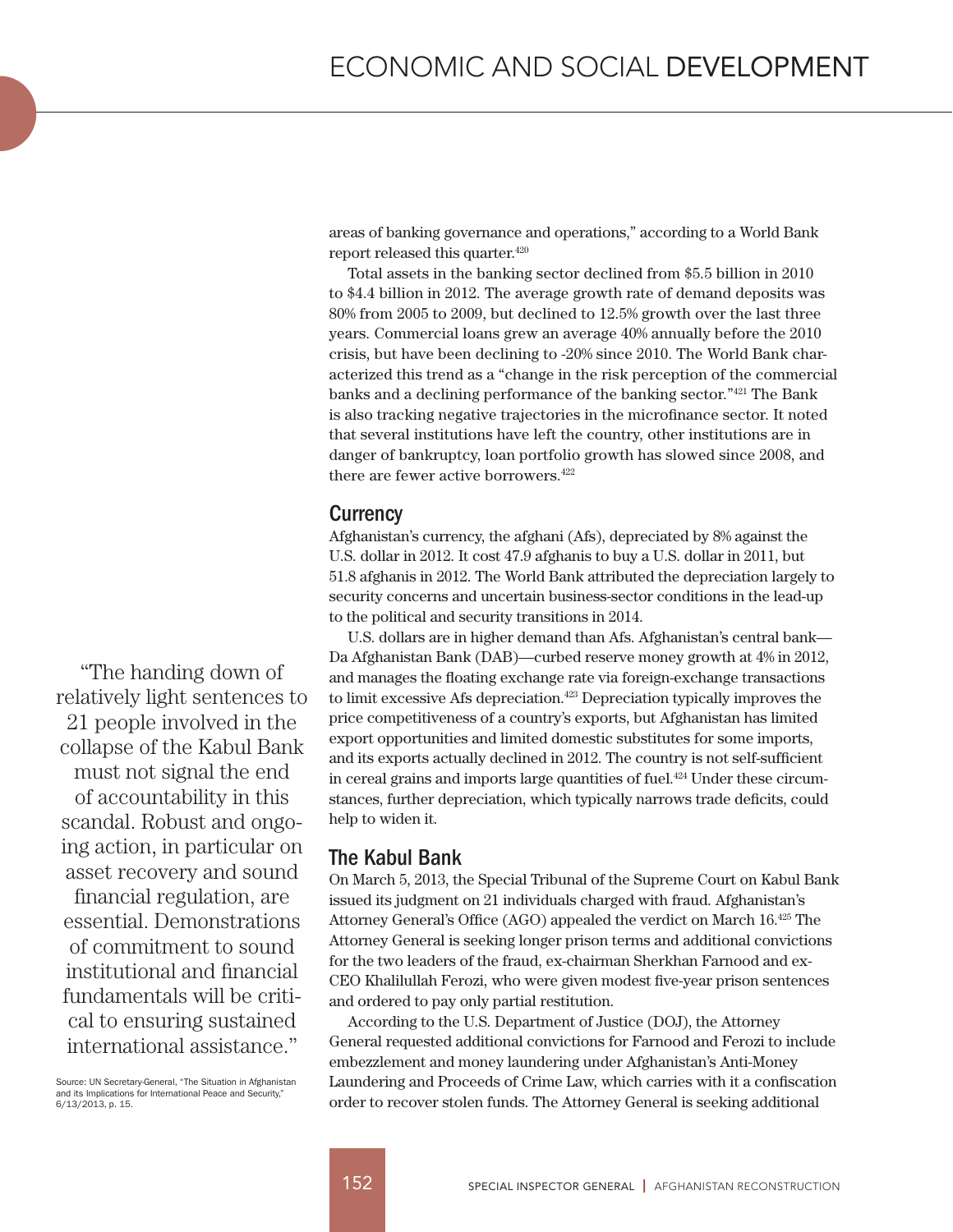convictions for the remaining defendants, but is not asking for penalties other than those initially ordered by the Tribunal.<sup>426</sup>

Kabul Bank had been Afghanistan's largest banking service provider, distributing most civil salaries on behalf of the Afghan government. The Bank's 2010 near-collapse brought to light the theft of more than \$935 million, over 92% of which went to 19 individuals and companies. Afghanistan's central bank, Da Afghanistan Bank, covered these losses, equivalent to 5-6% of Afghanistan's total GDP.427

#### Cash and Asset Recoveries: Update

The Afghan government claimed cash recoveries of \$142.3 million on March 1, 2013, compared to the \$138 million that was reported to SIGAR in April. As of July 3, 2013, the Kabul Bank Receivership reported \$173.2 million in cash recoveries, according to the Senior Officials Meeting Joint Report (on Tokyo Mutual Accountability Framework implementation).428 Even this larger figure amounts to less than 20% of the total stolen funds.

#### Prosecutions: Update

Since the Special Tribunal of the Supreme Court on Kabul Bank issued its March 5, 2013, verdict against 21 individuals charged with fraud, no effort has been made to hold anyone else accountable. At that time, the Special Tribunal ordered the arrest and prosecution of 16 additional individuals with existing warrants: 13 Kabul Bank executives and/or shareholders and three Central Bank officials. Most of the 16 have fled Afghanistan and the Afghan government has made no decisive attempt to pursue them, according to the DOJ.429

The Special Tribunal's order also directed the investigation and prosecution of 16 other recipients of illegal loans, including five Kabul Bank shareholders and six related companies. However, DOJ reported that the chief of the investigative prosecutors at the AGO Anti-Corruption Unit was unaware of any plans to pursue further investigations. The Deputy Attorney General, after being given a copy of the Special Tribunal's order, promised charges and investigations, but he, along with the Attorney General and others within the AGO, indicated to DOJ that any new investigations will focus on international actors, who are both beyond the reach of Afghan law enforcement, and whose criminal responsibility is highly suspect. As of June 30, 2013, no new investigations were opened into the identified individuals or entities.<sup>430</sup>

Several news reports this quarter stated that the AGO will prosecute four companies that audited Kabul Bank in the years leading up to the 2010 crisis, including PricewaterhouseCoopers and Deloitte Consulting.431 Even though Afghanistan's Independent Joint Anti-Corruption Monitoring and Evaluation Committee (MEC) accused these companies of wrongly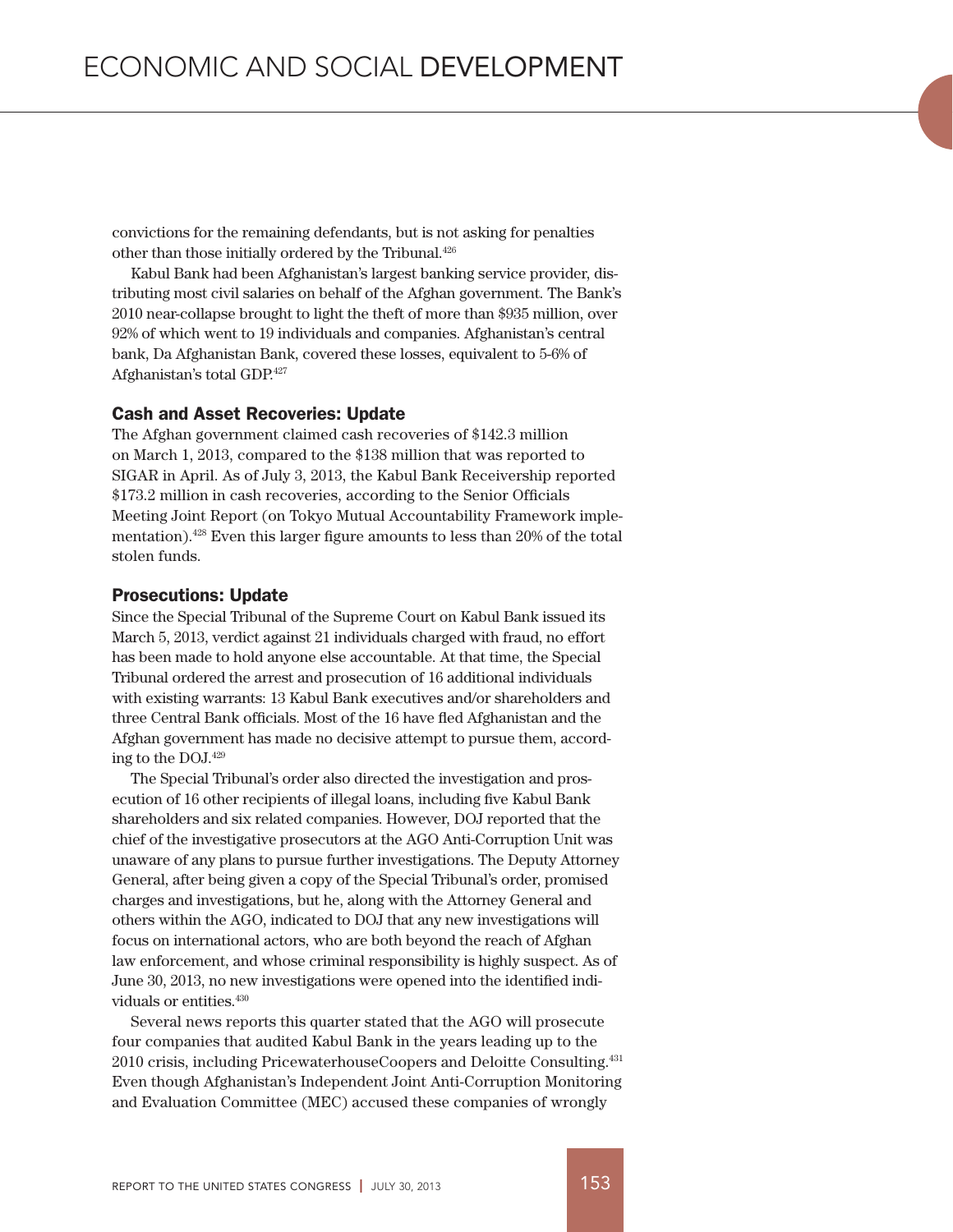

In a June 2013 lecture at SIGAR, Clare Lockhart, co-founder of the Institute for State Effectiveness, spoke on a range of topics, including the importance of stabilizing the Afghan economy. (SIGAR photo)

attesting to Kabul Bank's compliance with Afghan law, and failing to identify and follow up on reports of fraudulent activity at the bank, the MEC feels this is an imprudent strategy and use of resources. Instead, the MEC recommends that the AGO work with other countries to gather the necessary evidence and focus on investigating those with a more direct role in the fraud.<sup>432</sup>

## DEVELOPMENT OF NATURAL RESOURCES

The United States, the Afghan government, and the international donor community count on developing Afghanistan's natural resources to underpin future economic growth in the face of declining external aid. Although mining has contributed less than 2% to the country's GDP to date, the Afghan government expects to receive significant revenues from largescale investments in the Aynak (copper) and Hajigak (iron-ore) mines, and from oil and gas fields in the Afghan-Tajik basin.433 However, SIGAR has consistently cautioned that the Afghan government may not be able to earn revenues from Afghanistan's minerals, coal, petroleum, and natural gas resources any time soon because of the considerable infrastructure investment required to develop them.

The World Bank also warned that the potential for direct job creation from mining is limited and demographically uneven. Afghanistan can expect to create between 15,000 and 20,000 direct jobs from oil, gas, and mining activities, with 2,000 to 4,000 jobs at a major mine and fewer jobs at oil and gas operations. Of these, approximately 70% will be skilled and semi-skilled labor, largely benefitting urban areas where skilled laborers typically live. Rural communities will generally fill the remaining available unskilled positions.434

The United States, through DOD's Task Force for Business and Stability Operations (TFBSO), has supported the Afghan government's efforts to attract investment in the mining sector. Out of \$10.2 million total for miningsector development in FY 2013, TFBSO obligated \$9.7 million, as of June 30, 2013. Last quarter, TFBSO reported \$6.8 million in total mining assistance, with \$4.8 million obligated.435 Additionally, USAID is scheduled to launch its Mining Investment and Development for Afghan Sustainability (MIDAS) project, having awarded a contract on March 31, 2013. With a total estimated cost of \$41 million—descoped from \$90 million reported last quarter—it will focus on legal and regulatory reform, technical assistance to the Ministry of Mines and Petroleum (MOMP), small and medium enterprise development, assistance in geo-science field investigation, and other support as needed.436 MIDAS will also absorb some of TFBSO's extractives programs as it transitions out of Afghanistan.437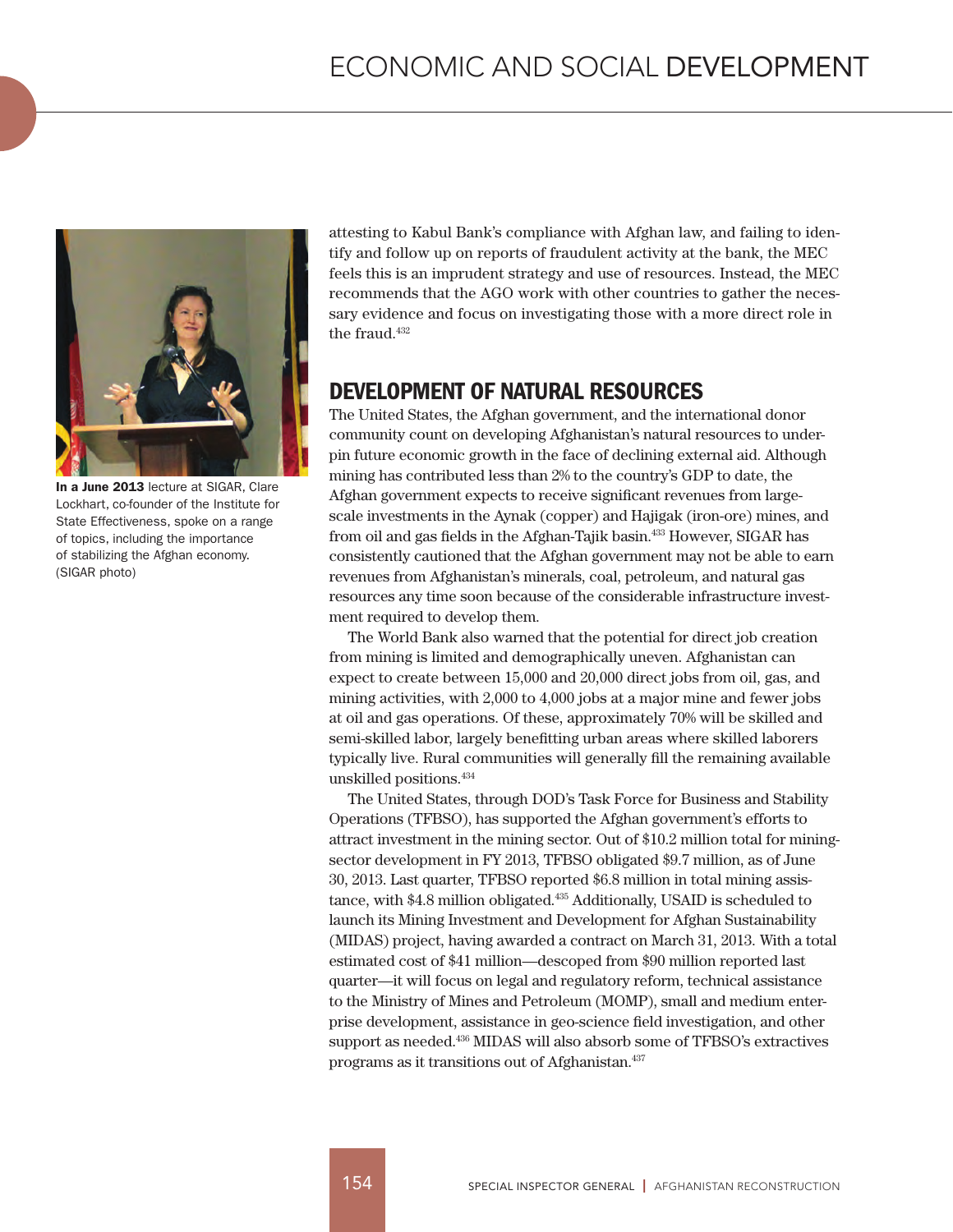#### Impact on Afghan Businesses and Investors

Development of the mining, oil, and gas sectors could stimulate local businesses. For example, the World Bank estimates that \$800 million worth of needed goods and services for Aynak copper mine and Amu Darya oil and gas deposits can be procured from local Afghan suppliers. However, Afghan businesses operate under imperfect economic conditions. These suppliers require support and investment to ensure they deliver quality goods in sufficient quantities. Since Afghan manufacturing is negligible and in some cases of questionable quality, most consumable goods, construction materials, and equipment are imported.438

#### New Minerals Law: Update

On June 24, 2013, the Ministry of Justice officially submitted the draft Minerals Law to the Ministry of Parliamentary Affairs for transmittal to the lower house of parliament. Once passed by both the lower and upper houses, it will be sent to the president for final approval. An unofficial copy of the law has already been distributed to expedite review.439 The law would, among other things, link exploration and extraction rights. DOD's TFBSO has previously warned that without that legislative provision many companies will not bid on new tenders and will not sign contracts on existing awards.<sup>440</sup> A July 1, 2013, news report quoted a MOMP advisor who said four major mining contracts are on hold pending passage of the new minerals law—Hajigak (iron ore); Zarkashan (gold); Badakhshan (gold); and Balkhab (copper).<sup>441</sup>

Passing a revised minerals law is an IMF and Tokyo Mutual Accountability Framework benchmark.442 Updating the law is meant to better protect Afghan resources, encourage investors, and align regulations to international best practices.443 Its delay has significantly hindered privatesector investment, according to TFBSO, which said mining companies value political and legal stability even more than security.444

#### Assistance to the Ministry of Mines and Petroleum, and the Afghanistan Geological Survey

This quarter, the United States continued to provide technical assistance to the MOMP and Afghan Geological Survey (AGS) through TFBSO and the U.S. Geological Survey (USGS). These organizations are providing support for mineral and hydrocarbon tenders and oil-and-gas data management, including geology reports, seismic data, well logs, and production logs. They are also assisting MOMP and AGS with visits to U.S. mines, participation in official meetings, and attendance at international conferences related to resource development. As of June 30, 2013, TFBSO obligated \$9.7 million out of \$10.2 million allocated in FY 2013 for mining sector development. Most of those funds are for technical assistance and advisory services.<sup>445</sup>

TFBSO contributes subject-matter expert advisors who provide geological reports, legal documentation, and financial-transaction services to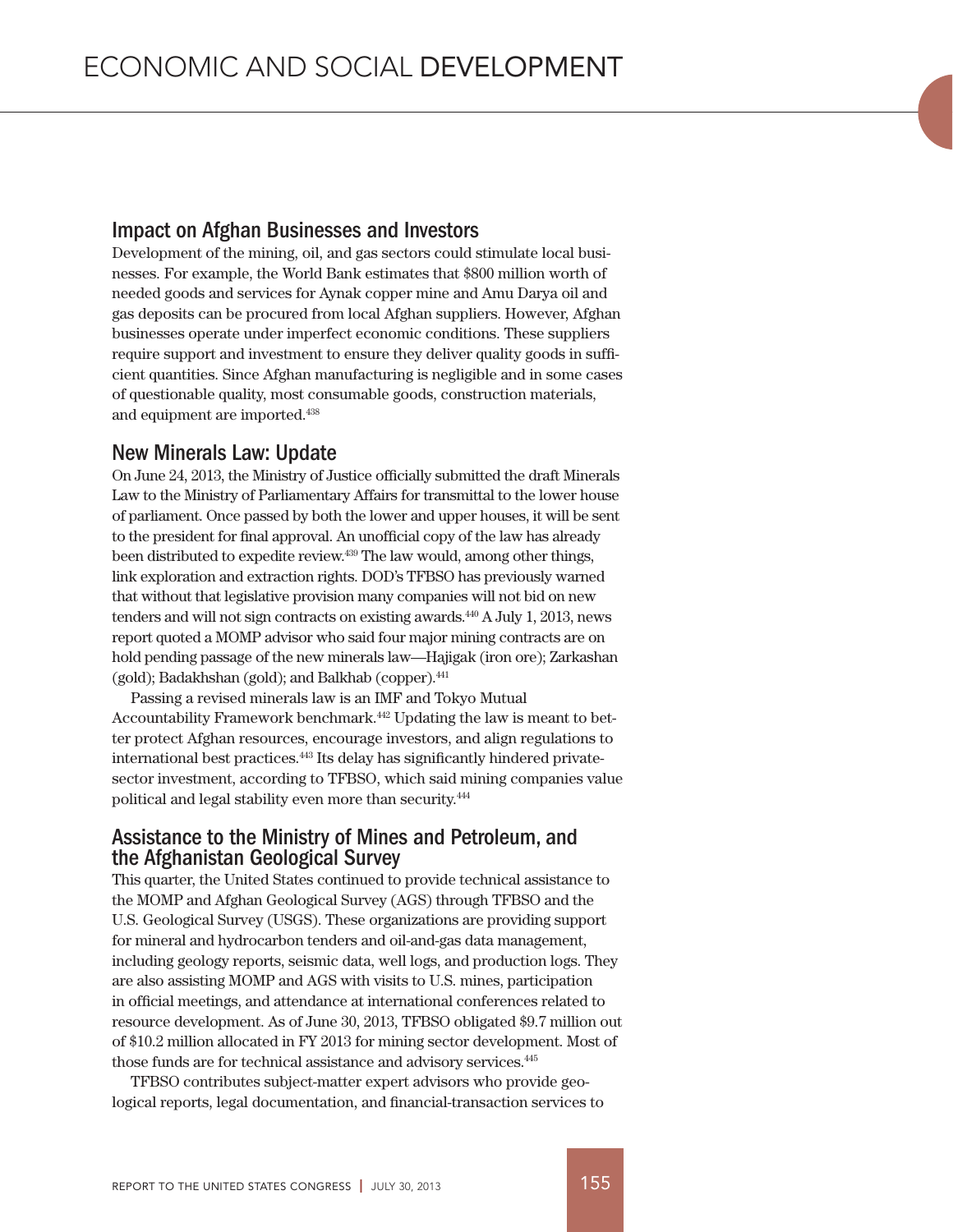the MOMP for its international mining and hydrocarbon-tender programs. TFBSO also works with the AGS to refine and expand their drilling and data-collection programs for future tenders, and develop a cadre of Afghan geologists who can explore areas for future tender. TFBSO, along with USGS, is training AGS employees on updated remote-sensing techniques and geographic-data software, and is helping move Afghanistan's geological data off USGS servers and onto their own. TFBSO helped develop a regulatory and legal framework for the sale of natural gas from the Sheberghan-Mazar pipeline and provided training programs in welding, construction safety, program management, equipment maintenance, and other midstream transportation operations.446

## Aynak Copper Mine: Update

Metallurgical Corporation of China (MCC) was awarded the contract for extraction rights at the Mes Aynak copper mine in Logar province in 2008, but has not yet begun excavation. Development of the mine remains delayed by the discovery of cultural relics in the area, difficulties in land acquisition, lack of primary infrastructure, and security concerns.447

According to published summaries of the contract, MCC has agreed to pay the government \$808 million in pre-royalty payments and royalty rates of up to 19.5% of revenues, build a 400 MW coal-fired power plant, and develop an associated coal mine. MCC has the option to renegotiate its contract in 2013, and may defer further investment until it evaluates the results of Afghanistan's 2014 presidential election and post-transition security environment.<sup>448</sup>

MOMP and the Ministry of Information and Culture (MOIC) are working with approximately 30 international archeologists at Aynak to excavate and transfer culturally significant artifacts before mining begins. This Mes Aynak Archaeological Project is financed by the World Bank's International Development Association, and supported by the Delegation Archeologique Francaise en Afghanistan. Archaeological work is scheduled through July 2013 and may be extended.449

## Hajigak Iron-ore Mine: Update

Contract negotiations for the Hajigak iron-ore concessions continue. The MOMP awarded three blocks to AFISCO, a seven-member Indian consortium led by state-owned Steel Authority of India Ltd. in November 2011, and one block to Canadian Kilo Iron Ore, a subsidiary of Kilo Goldmines. Kilo Iron Ore has consented in principle to all contract negotiating terms. Both firms are awaiting parliamentary approval of the new Minerals Law before signing. AFISCO is also still in negotiations about surrounding infrastructure, including a steel plant and a power plant. AFISCO may also be experiencing investor and financial difficulties, according to TFBSO.450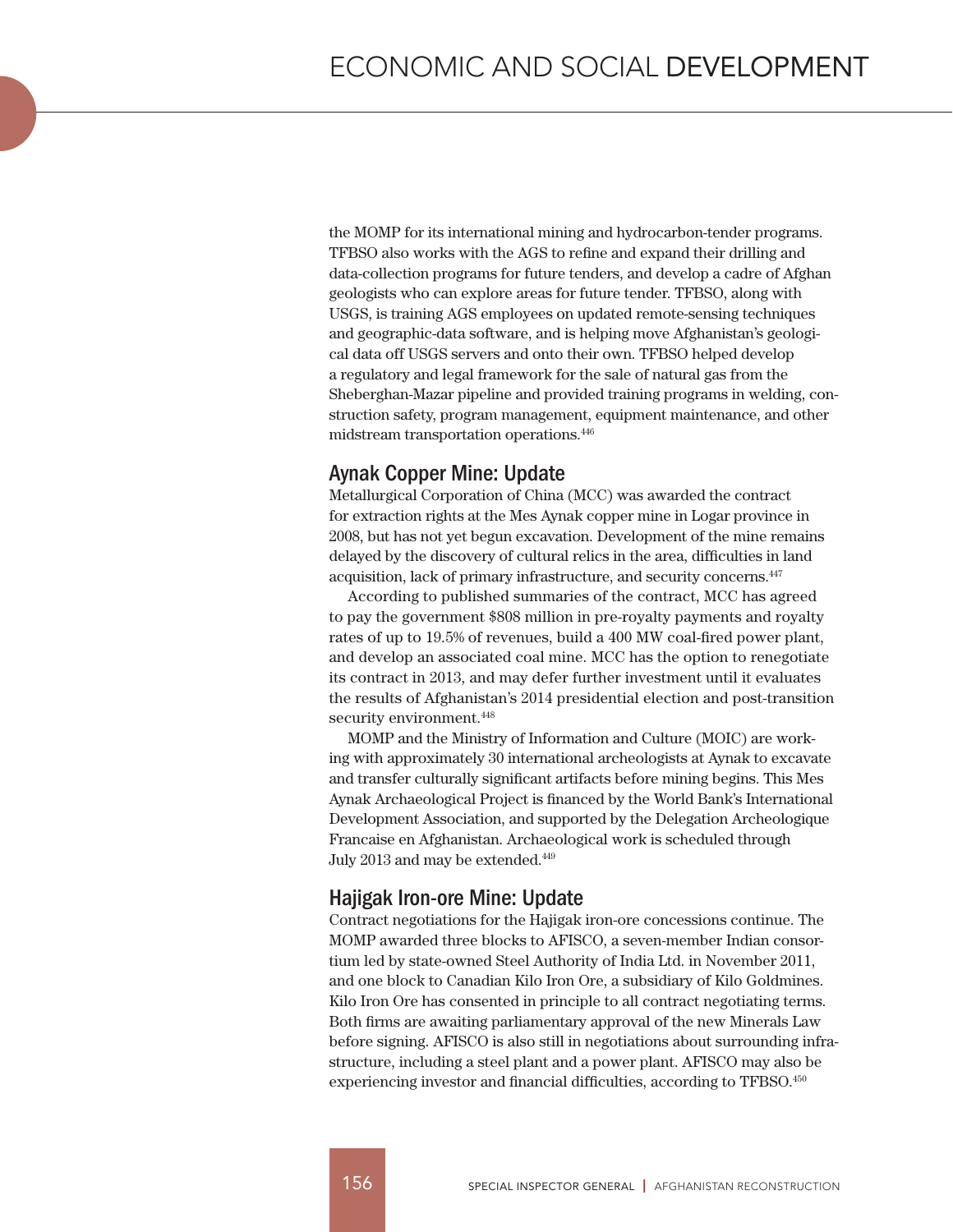#### **Hydrocarbons**

Afghanistan's efforts to develop its oil and gas reserves focus on the Amu Darya Basin and Afghan-Tajik Basin, both in northern Afghanistan. This quarter, TFBSO continued its technical assistance to the MOMP and AGS.

#### Amu Darya Basin Production: Update

The three awarded blocks of the Amu Darya Basin are estimated to contain 87 million barrels of crude oil, according to the State Department and TFBSO.451 The China National Petroleum Corporation Watan Energy Afghanistan (CNPCI-W) produced approximately 10,709 barrels of crude from three blocks as of June 1, 2013. The Afghan government has received \$4.66 million in royalty and surface rental fees as of June 3, 2013.<sup>452</sup>

State reported that although CNPCI-W is able to continue production, it is currently producing no oil while it works to secure a buyer for its output. CNPCI-W began export agreement negotiations with regional refineries in April 2013 to purchase its Amu Darya oil, with bids being assessed this quarter. Government revenues from Amu Darya will depend on future production rates and market values. While technically capable, CNPCI-W's low-level production to date makes it unlikely to reach its legally required FY 2013 production rate of 1.65 million barrels.453

The Amu Darya Petroleum Authority, which manages the Amu Darya contract, evolved into the Afghanistan Petroleum Directorate (APD) in early 2013. TFBSO helped develop APD's organizational chart, and advised their hiring of accounting, finance, human resources, and technical areas staff. TFBSO also provides subject-matter expert support to the APD technical (oil and gas engineering), legal (contract implementation), and financial (accounting and analysis)—to assist in the oversight of TFBSOsupported contracts.454

## **AGRICULTURE**

Since 2002, USAID has obligated about \$29 million to build capacity at the Ministry of Agriculture, Irrigation, and Livestock (MAIL), increase access to markets, and provide alternatives to poppy cultivation.455 Agriculture plays a dominant role in the Afghan economy. Only 12% of the land is arable and less than 6% is cultivated, yet 80% of Afghans directly and indirectly earn a living from agriculture.<sup>456</sup> Given its importance to the labor force, agriculture could be a catalyst for GDP growth, improved food security, and more stable employment opportunities.457 A United Nations-Afghan-World Bank jobs conference this quarter emphasized that Afghanistan's national strategy for economic growth and sustainable job creation should focus on the agriculture sector.458



Participants in a May 2013 conference focused on the importance of vocational training and the agricultural sector to the Afghan economy. (UNAMA photo)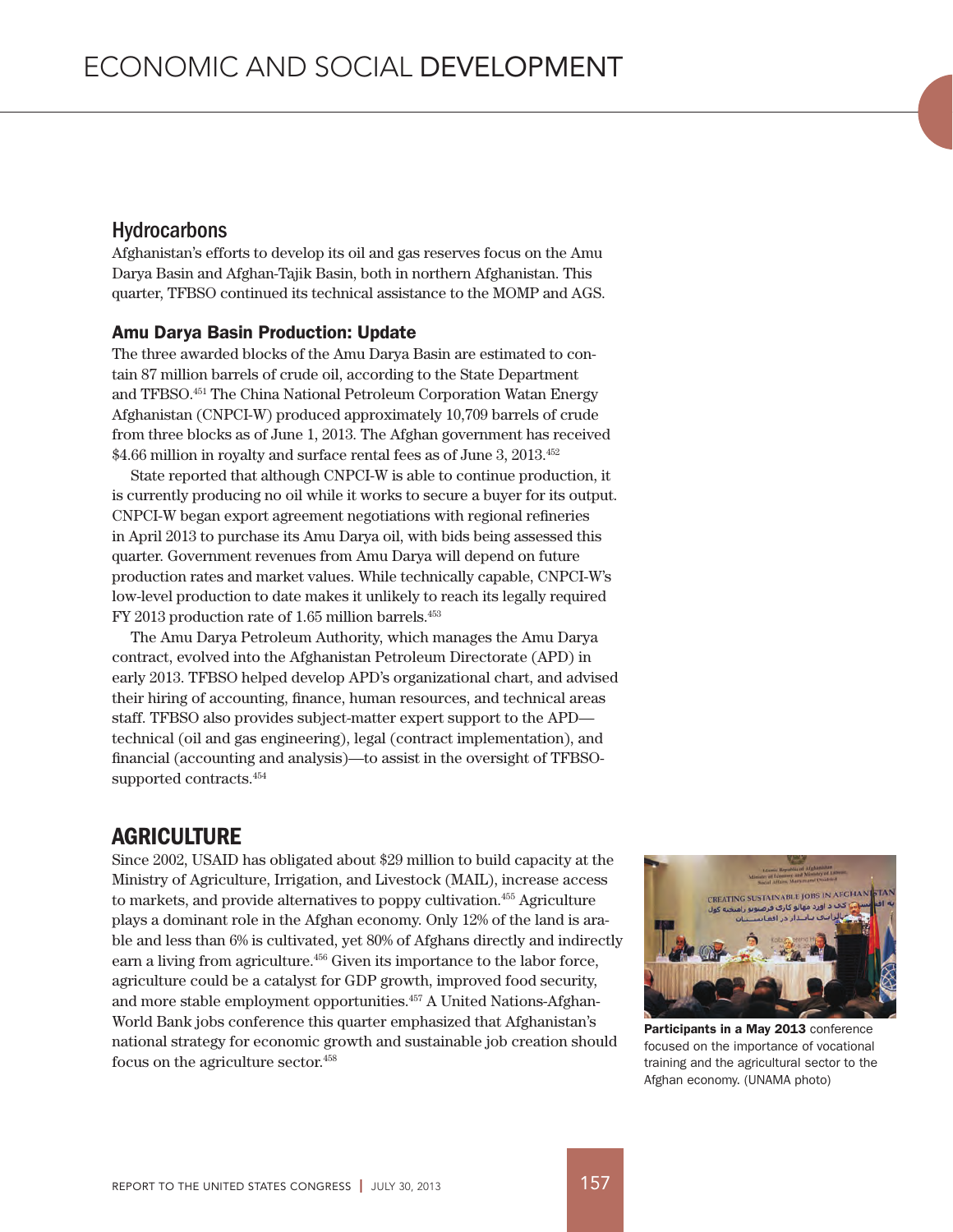USAID provides assistance to the agriculture sector through several programs. The three highest priorities, worth more than \$350 million total, are:459

- • Agricultural Development Fund (ADF) and Agricultural Credit Enhancement (ACE)
- • Incentives Driving Economic Alternatives—North, East, and West (IDEA-NEW)
- Commercial Horticulture and Agricultural Marketing Program (CHAMP)

These three programs are providing lessons learned for USAID as it works to award five new regional agriculture-development programs.

### Agricultural Development Fund and Agricultural Credit Enhancement

Agricultural Development Fund and Agricultural Credit Enhancement (ADF-ACE), a \$150 million agricultural-credit project, has two complementary activities that aim to support MAIL's efforts to provide loans and build MAIL's capacity to manage them. The \$100 million, on-budget ADF was established to provide loans across the agricultural value chain through banks, farm stores, leasing companies, and food processors, which in turn provide agricultural credits to farmers. ADF-ACE designed and launched nine innovative financial lending products, one exclusively for women. Of ADF's \$50.4 million total allocation (revised downward from \$75 million last quarter), \$29 million has been obligated (compared to \$64.6 million reported last quarter) and \$9 million has been disbursed (compared to \$53.7 million last quarter), as of June  $30, 2013$ .<sup>460</sup>

The \$50 million, off-budget ACE is the technical-assistance component that manages all ADF lending activities and helps build MAIL capacity. According to USAID, ADF has over 20,000 clients in 30 of Afghanistan's 34 provinces. A total of \$67.8 million in loans have been approved, and of that, \$32 million has been disbursed. USAID reports a loan default rate of only 4%. Despite these successes, USAID noted that Afghan political and legal obstacles delayed ADF legal registration and access to lending funds, which, in turn, reduced the number of loans approved and the number of beneficiaries. Of USAID's \$68.4 million total allocation for ACE, \$43.6 million was obligated (from \$20 million last quarter) and fully disbursed (from  $$5.8$  million last quarter), as of June 30, 2013.<sup>461</sup>

#### Incentives Driving Economic Alternatives-North, East, and West

Incentives Driving Economic Alternatives-North, East, and West (IDEA-NEW) is a five-year, \$160 million, cooperative-agreement project that provides agricultural assistance and economic alternatives to growing poppies in select provinces in eastern Afghanistan and in poppy regions in the northern and western parts of the country. As of June 30, 2013, USAID has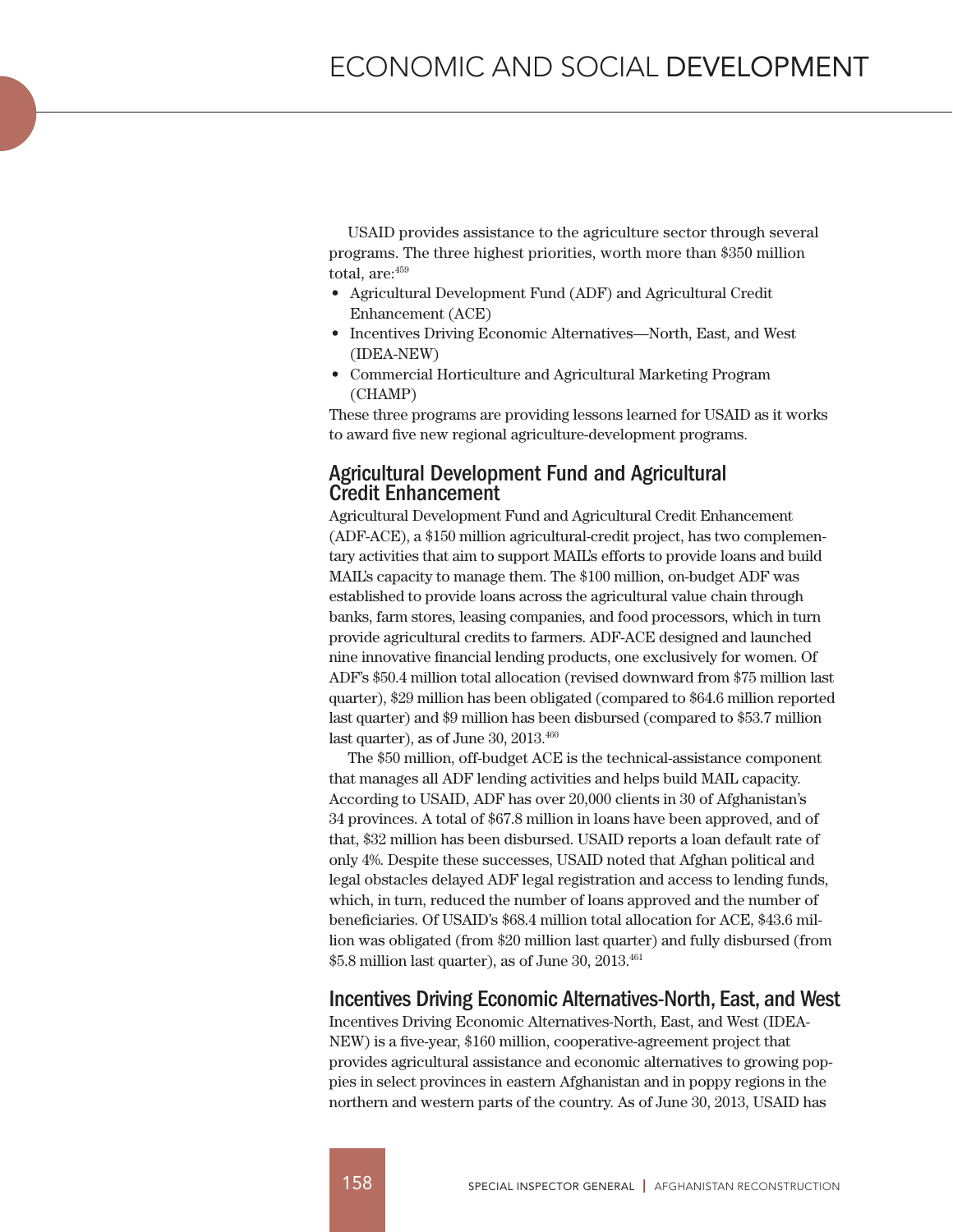allocated \$154.6 million, obligated \$131.1 million to the IDEA-NEW program (\$4 million more than reported last quarter) and has disbursed \$125.1 million (\$6.9 million more than last quarter). IDEA-NEW helps farmers shift to legal agricultural production by increasing commercial opportunities, extending access to financial services, and promoting value-chain development for key regional industries and trade corridors. It also facilitates connections between producers, traders, and buyers through marketinformation activities and sales promotion.462

USAID reported 52,242 households have directly benefitted from IDEA-NEW (revised from 950,000 households reported last quarter), which resulted in over 46,000 full-time jobs and \$4.7 million in agricultural exports. IDEA-NEW is planning a poppy-impact assessment to determine what, if any, impact the program has had on poppy cultivation.463

According to USAID implementers, oversight remains a challenge. Even though USAID says that it can provide oversight with third-party monitors, in its data-call response to SIGAR it acknowledged that safety and site access are becoming more acute concerns as provincial reconstruction teams and foreign combat forces leave Afghanistan.<sup>464</sup> SIGAR has consistently expressed concern about this constraint.

#### Commercial Horticulture and Agricultural Marketing Program

Commercial Horticulture and Agricultural Marketing Program (CHAMP), a \$40 million program begun in 2010, aims to help farmers plant and operate more profitable orchards and vineyards. CHAMP works with farmers to improve crop quality and promotes export and trade corridors. The program also works with traders to improve harvesting, packing, cold storage, and shipping methods.465

USAID reported more than 13,000 households have directly benefited from CHAMP, while 2.7 million fruit trees have been planted over 5,000 hectares of land. As CHAMP approaches the 2014 transition, it will shift focus to post-harvest commercialization of high-value crops. It aims to increase exports through marketing, and promote import substitution domestically.

Of the almost \$37.8 million that USAID has allocated to CHAMP, \$30.3 million has been obligated (\$6 million more than last quarter) and almost \$26.5 million has been disbursed (\$3.2 million more than last quarter), as of June 30, 2013. However, USAID said that insecurity continues to be CHAMP's most acute challenge to full implementation and material distribution. Insurgent groups threaten both CHAMP staff and farmers, particularly in Kandahar, Helmand, Zabul, Wardak, Logar, and Ghazni provinces.<sup>466</sup>

# ESSENTIAL SERVICES/DEVELOPMENT

Since 2002, the United States has provided reconstruction funds to increase electricity, build roads and bridges, and improve health and education. This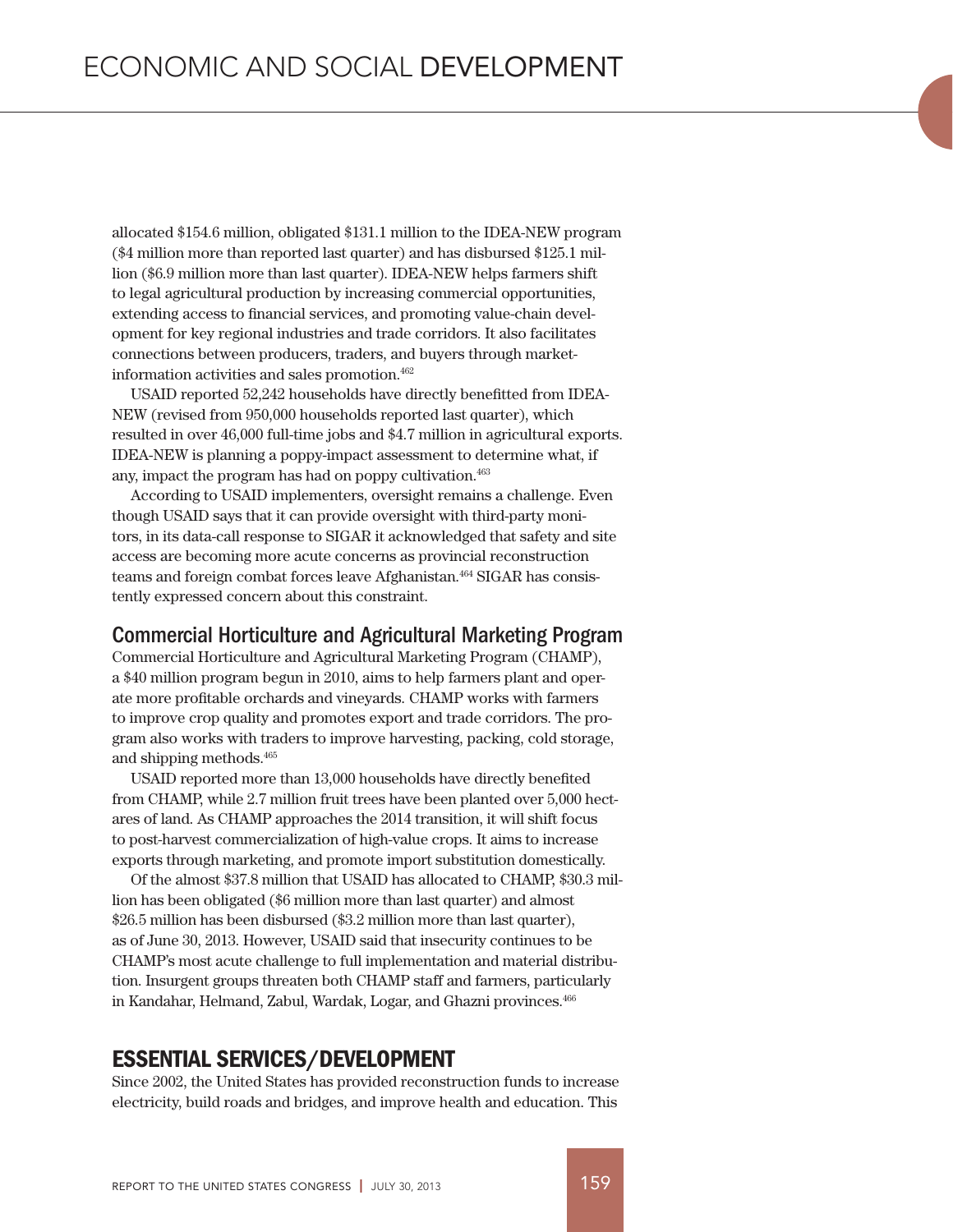

An Afghan electric-utility staffer welcomes a SIGAR team at the Kajaki Dam power plant. (SIGAR photo)

section addresses key developments in U.S. efforts to improve the government's ability to deliver essential services such as electricity, transportation, health, and education.

#### Energy

Electricity is critical to Afghanistan's development. In collaboration with the Afghan government and in line with its stated priorities, the United States has made developing an integrated energy sector one of its top reconstruction priorities since 2002. From 2002–2011, USAID alone has provided close to \$2 billion from the ESF to build generators, substations, and transmission lines, and provide technical assistance to the sector. It plans to spend at least \$900 million more over the next few years.<sup>467</sup> In addition, DOD has provided \$292 million for electricity projects through CERP and \$530 million through the Afghanistan Infrastructure Fund (AIF), which is jointly managed by DOD and State.468 This assistance has lifted the number of Afghans with access to electricity from 5% of the population in 2001 to 30% in 2012.469

Afghanistan currently has nine separate power systems. The primary two are the Northeast Power System (NEPS) and the Southeast Power System (SEPS). USAID has three projects to connect and increase the electricity supply in both systems—Sheberghan; Kandahar-Helmand Power Project, which includes Kajaki Dam hydropower; and the Power Transmission Expansion and Connectivity Program. The Afghan government, coordinating closely with USAID, prioritized these programs with the goal of increasing the availability of affordable, grid-based power.<sup>470</sup>

## Sheberghan Program

The Sheberghan project is a critical first step in identifying and managing gas resources and adding domestic power generation for Afghanistan, which currently imports more than 70% of its energy needs, according to USAID.471 USAID is implementing its part of the Sheberghan Program through two mechanisms: the \$90 million, on-budget Sheberghan Gas Development Project (SGDP), and the \$35 million, off-budget Sheberghan Gas Generation Activity. As of June 15, 2013, \$30 million has been obligated for SGDP, with none disbursed; while \$20.5 million has been obligated for Sheberghan Gas Generation Activity, of which almost \$7.4 million was disbursed.472

USAID is funding 21% of the Sheberghan program; the Overseas Private Investment Corporation is backing financing of a \$300 million privately funded 200 MW gas-fired power plant (52% of total funding); the Asian Development Bank (ADB) will support construction of the associated transmission lines (22% of total funding); and the MOMP will cover the remaining 5%.473

A second round of bids for the drilling and rehabilitation of SGDP were received and evaluated this quarter. The project was descoped from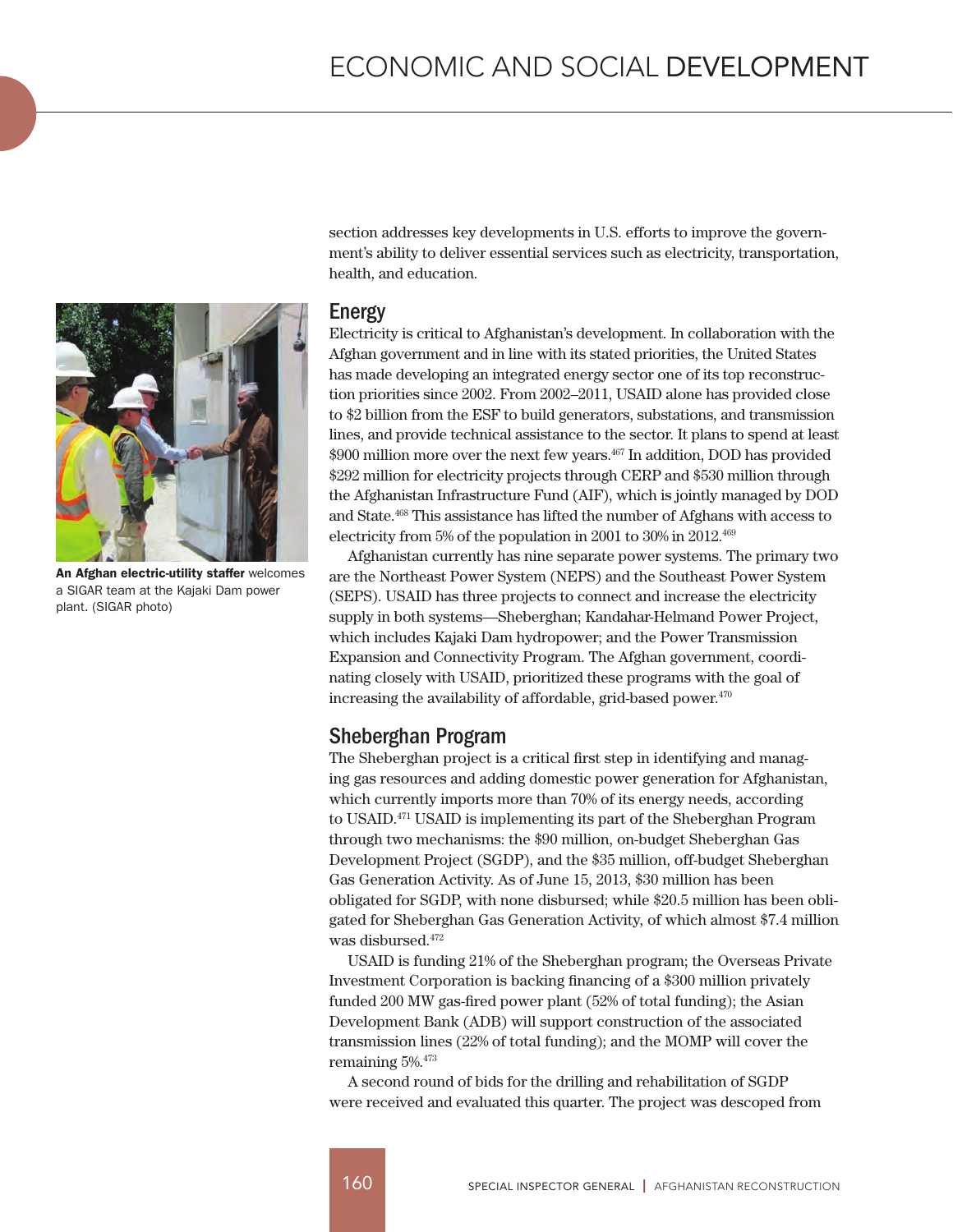four wells to three. Companies view this job as a small return on investment given the security and political risks. An award is scheduled to be announced in August 2013.474 Additionally, after a mid-contract review this quarter, USAID exercised its option to extend a second 18-month option for Advanced Engineering Associates International, which is providing technical assistance to the MOMP and its Gas Business Unit, as well as Da Afghanistan Bereshna Sherkat (DABS) employees. USAID said Afghanistan currently lacks the technical competence to produce gas, negotiate energy sales, and execute operations-and-maintenance programs.<sup>475</sup>

In a separate development this quarter, the United States, with TFBSO assistance, signed two Memorandums of Understanding (MOU) with the MOMP. One is to rehabilitate the existing 89 km Sheberghan to Mazar gas pipeline, which supplies the Northern Fertilizer Power Plant in Mazar-e-Sharif. The other is to build a new, 94 km pipeline between Sheberghan and Mazar-e-Sharif, and install a gas refinery in Yateemtaq. The total estimated cost of these projects is \$32 million. Scheduled to be completed in June 2014, the projects will be implemented by state-owned Afghan Gas Enterprise.<sup>476</sup>

#### Kandahar-Helmand Power Project

The Kandahar-Helmand Power Project (KHPP) is intended to increase the power supply in Kandahar and make power more accessible to the population. It was designed to support interim diesel power for critical needs, increase long-term sustainable hydro power, and reduce losses while strengthening the southern transmission and distribution system.477 In 2010, USAID awarded a \$266 million contract to Black & Veatch to rehabilitate power substations, upgrade the medium-voltage distribution system in Kandahar City, install a third turbine at the Kajaki Dam, and design and install new, yet temporary, diesel-powered generators. DOD is committed to funding the fuel for these and other U.S. Army Corps of Engineersinstalled generators through 2014 using AIF. This fuel subsidy will be extended, but USAID expects it to decrease as Afghanistan's national utility, DABS, takes the required steps to secure the revenue needed to sustain the fuel costs.478

As of June 15, 2013, USAID had obligated \$229.6 million of ESF funds for the KHPP, and of that, approximately \$176.6 million had been disbursed, an increase of \$24.4 million from last quarter.<sup>479</sup>

Last quarter, USAID transitioned responsibility for installing the third Kajaki turbine to Afghanistan's national utility, DABS, and committed to fund it on-budget. The turbine could provide an additional 18.5 MW of power. In May 2013, USAID signed a bilateral, on-budget implementation letter with the Afghan government, and committed \$75 million for the project. DABS solicited requests for proposals to install the third turbine and for a construction-management consultant. Bids were due in June and are being evaluated. This implementation strategy of on-budget



Parts for the third turbine at the Kajaki Dam power plant have languished outdoors under tarps for years, awaiting installation. (SIGAR photo)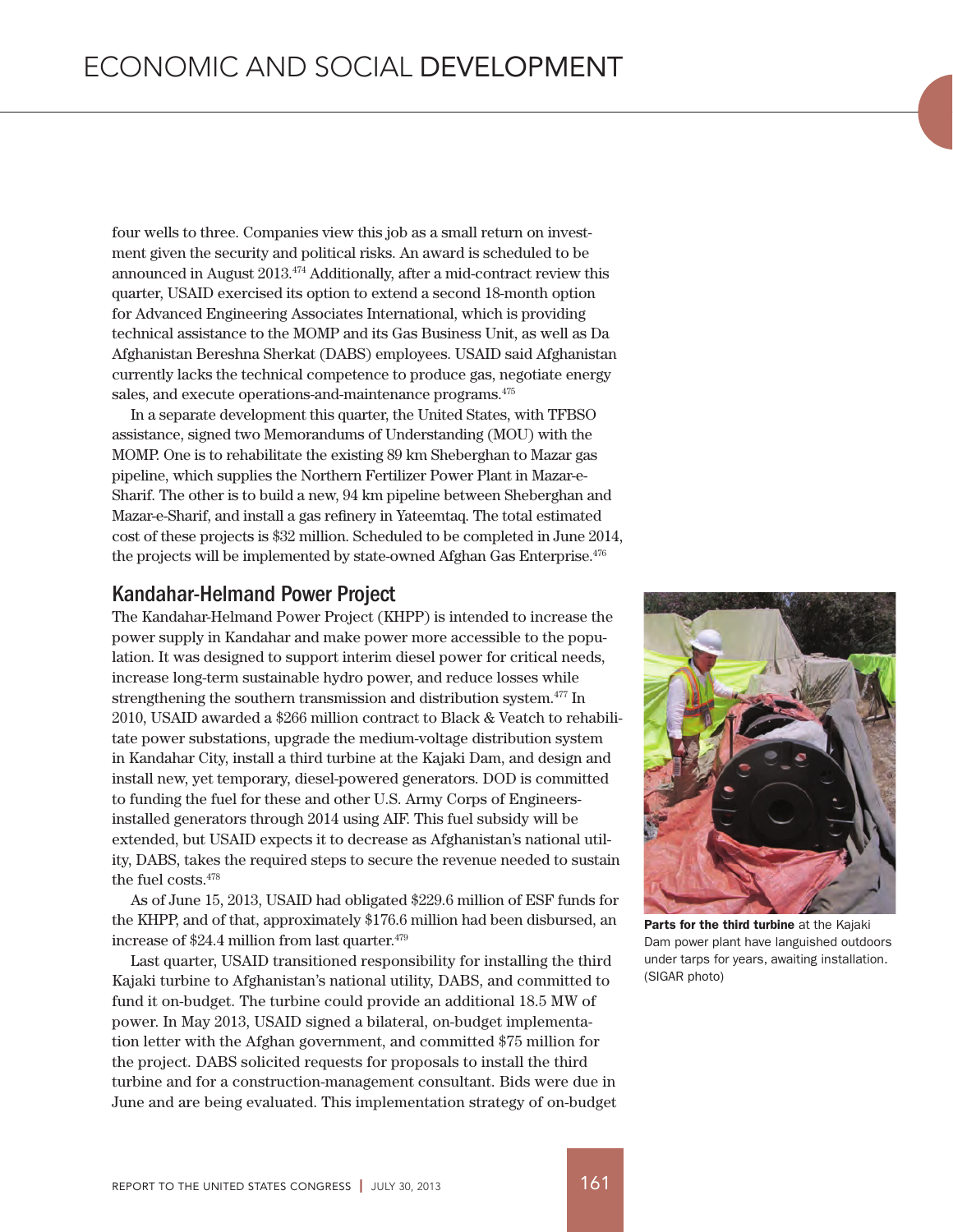assistance has shifted the timeline for completion to late 2015. Black & Veatch is available to provide technical assistance and site security until its contract expires in September 2013. The most recent insurgent attack on Kajaki transmission lines occurred in May 2013 and resulted in an eight-day power outage.<sup>480</sup>

U.S. Forces-Afghanistan, the U.S. Army Corps of Engineers, and USAID are working closely on related power-infrastructure efforts within SEPS. KHPP continued to encounter logistical difficulties this quarter. USAID reported two shipping containers carrying equipment critical for Kandahar medium-voltage distribution upgrades are still being held indefinitely in Pakistan. Additionally, the APPF, which provides site security along SEPS, has been unilaterally changing contract terms, conditions, and unit pricing due to leadership and contracting-officer turnover at its headquarters. According to USAID, contracts and guard salaries have consequently been delayed, at times compromising site security.<sup>481</sup>

#### Power Transmission Expansion and Connectivity Program

Power Transmission Expansion and Connectivity (PTEC), a U.S.-funded program designed to strengthen and expand the power-generation, transmission, and distribution systems, directly supports the National Energy Supply Program of the Afghanistan National Development Strategy. The strategy calls for improving the collection rate against energy billings and increasing the supply of power.<sup>482</sup>

A key component of PTEC is funding to construct a transmission line between Kabul and Kandahar to connect NEPS with SEPS. This 530 km connection, together with the rehabilitation of the Kajaki Hydropower Plant, was identified in 2010 as the only viable, long-term solution to displace costly and unsustainable diesel-power generation in Kandahar. Connecting NEPS to SEPS is a multi-donor effort. The ADB is responsible for the first 40 km Kabul–Arghandi substation connector. DOD, through the U.S. Army Corps of Engineers, is constructing the transmission line from Arghandi to Pul-e Alam and Gardez. USAID will fund construction of the 120 km section from Arghandi to Ghazni through on-budget aid to DABS.483

USAID plans to contribute \$417 million from its \$814 million PTEC project to ADB's Afghanistan Infrastructure Trust Fund (AITF), of which approximately \$290 million will be used to construct the remaining transmission line from Ghazni to Kandahar to complete the NEPS to SEPS connection. The ADB established the AITF in December 2010, to allow bilateral, multilateral, and individual contributors to partner with the ADB in financing infrastructure investments. AITF will fund projects on-budget through DABS or other Afghan government ministries. Current contributors to AITF also include the UK's Department for International Development and the Japanese Embassy. As of June 6, 2013, USAID obligated \$180 million to AITF and disbursed \$45 million.<sup>484</sup>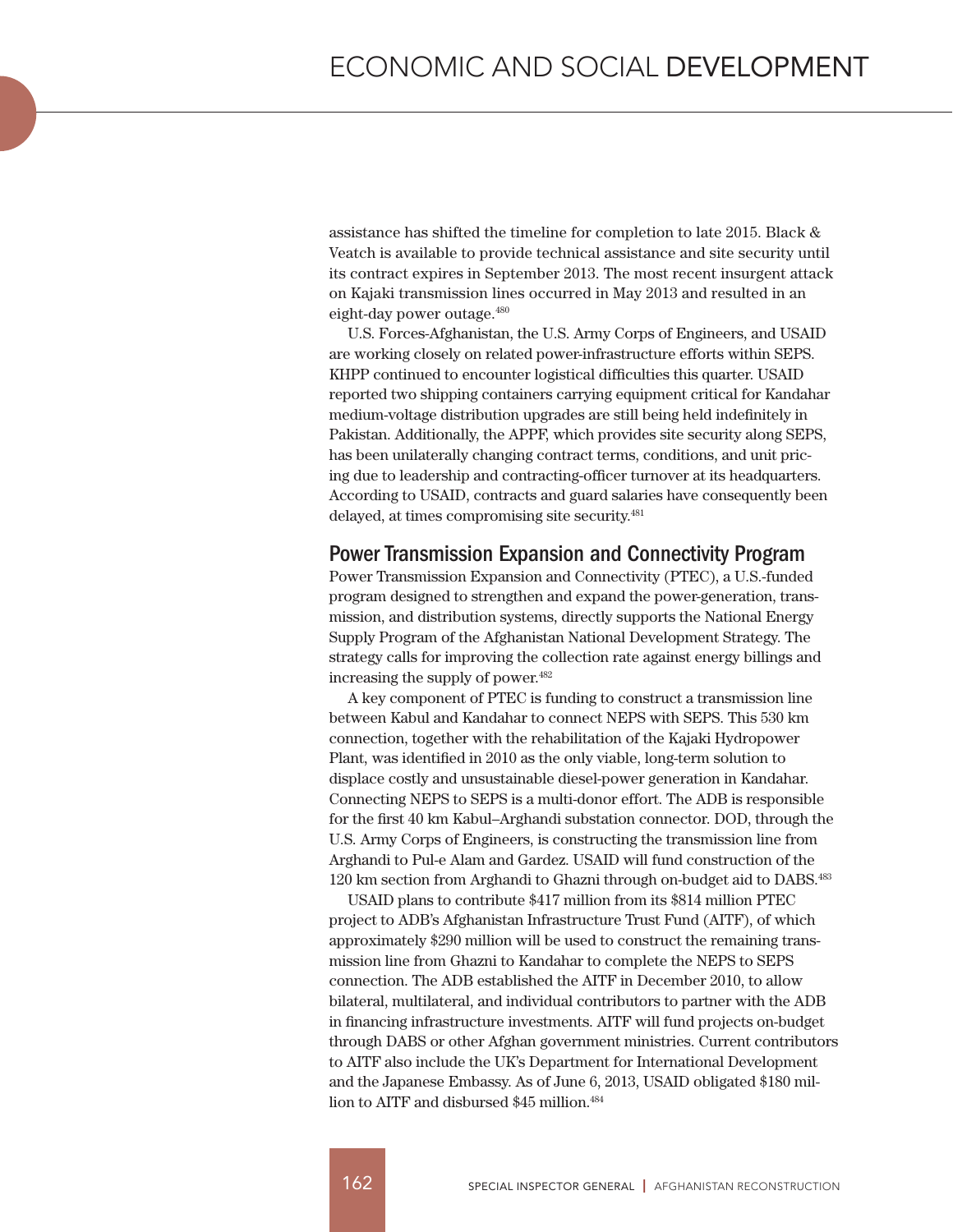## DOD-Funded Programs

Reliable and sustainable power generation and transmission is the linchpin to security, stability, and economic growth in Afghanistan, according to DOD. This quarter, DOD continued implementing several priority energysector projects using FY 2012 and FY 2013 AIF money. These included:<sup>485</sup>

- • the Kandahar Power Bridging Solution
- Kandahar–Durai Junction transmission lines
- • Charikar–Bazirak and Charikar–Mahmood Raqi transmission lines and power substations

## Kandahar Power Bridging Solution

This project provides fuel for the diesel power generators in Kandahar City until the KHPP has been completed. Funding levels have not changed from last quarter. FY 2012 funding remains at \$79.8 million for fuel and operations and maintenance (O&M). The estimated FY 2013 cost is \$100 million, which includes \$90 million for fuel and \$10 million for O&M.486 DOD plans to continue purchasing fuel and providing O&M support into FY 2015.487 It sees this electricity as critical to the counterinsurgency strategy to help stabilize Kandahar by supporting economic development and improving citizens' quality of life. DOD said the Kandahar Bridging Solution is a central to the Afghanistan Electrification Plan and the State Department's development plan for Afghanistan.488

## Kandahar to Durai Junction Transmission Lines

Part of the effort to expand SEPS, this project continues earlier efforts to install or repair transmission lines from Kandahar City to Durai Junction and to construct or repair substations at Maiwand and Pashmul. The project cost remains \$40 million in FY 2012 funds. This transmission line will help address the need for reliable electricity in Afghanistan's south and southeast and constitutes a key element for the larger PTEC project linking SEPS and NEPS. DOD's goal is to promote economic growth, security, stability, and capacity-building efforts within DABS to improve the commercialization of power that will allow it to generate sufficient revenues to fund capital improvements to the grid. Completion of this project is essential to distribute power generated by the third turbine awaiting installation at Kajaki Dam, according to DOD.489

## Charikar–Bazirak and Charikar–Mahmood Raqi Transmission Lines and Power Substations

This project will install 83 km of transmission lines from Charikar to Bazirak and from Charikar to Mahmood Raqi, and will build three power substations to expand NEPS. The \$48 million allocated for the project was moved to FY 2013 with another \$22 million added, for a total estimated cost of \$71 million, according to a DOD notification to Congress. Annual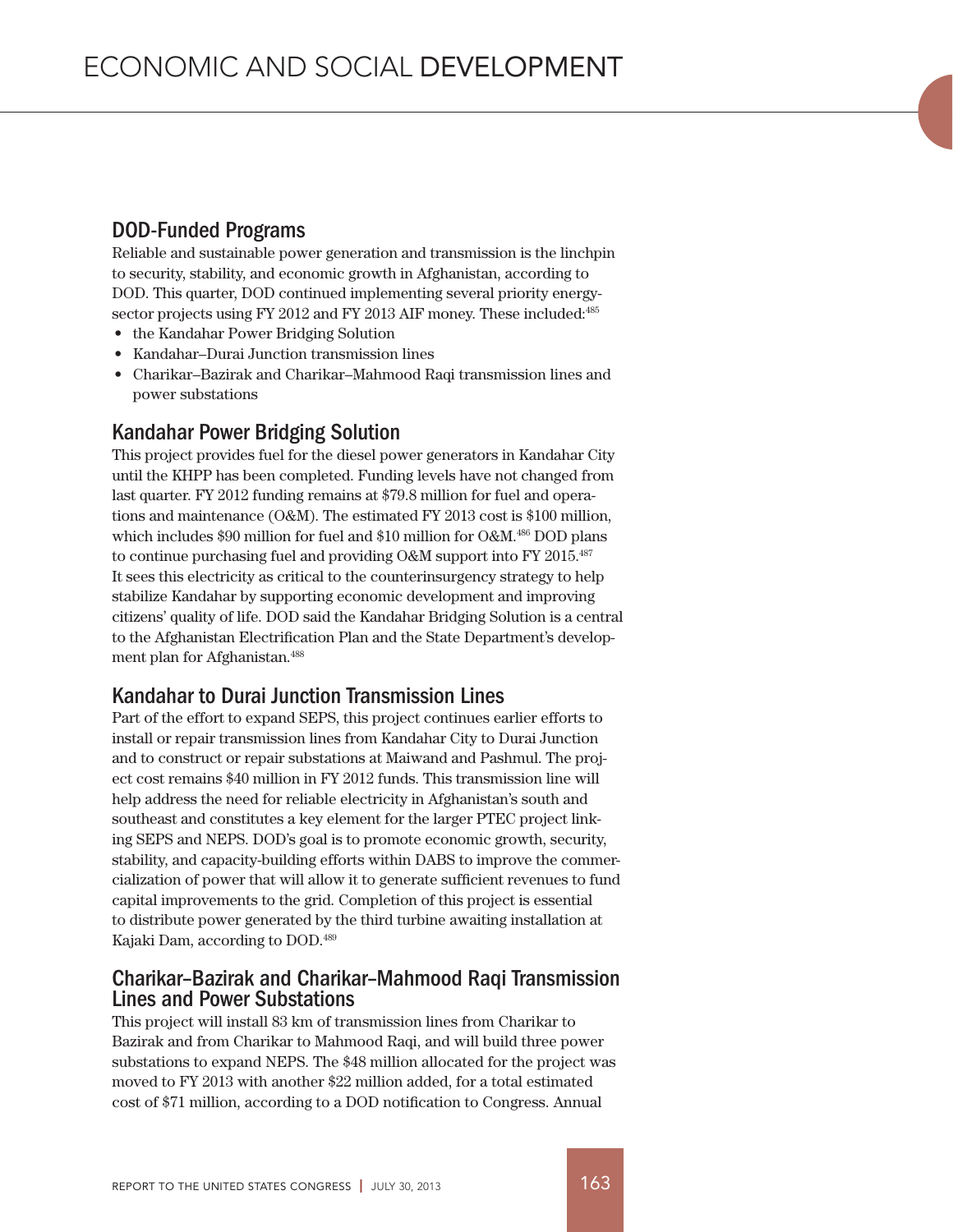estimated costs are \$580,000.DOD told Congress the project will bring reliable electricity to 1.15 million Afghans across three provinces and help fuel private-sector growth, especially in the agriculture, processing, manufacturing, and mining sectors. DOD assumes that DABS will take over responsibility for national-grid O&M as well as for completed infrastructure improvements, and will be able to sustain them with improved revenue sources and capacity.490 However, SIGAR has raised questions about DABS's capacity, and other audits have said Afghanistan lacks the resources necessary to pay for O&M.491

#### CERP Projects in the Electricity Sector

DOD also uses CERP funds to pay for small-scale electricity projects, such as installing generators, solar panel systems, and utility poles. During the second quarter of FY 2013, 10 new CERP-funded electricity projects were obligated (valued at \$33,240). The largest of these newly obligated projects (\$5,000) was installing six solar panels for the district center in Logar, benefitting 10,000 locals. Of \$89,553 obligated in FY 2013, \$75,836 has been disbursed as of March 31, 2013.492

# TRANSPORTATION

Afghanistan's lack of transportation infrastructure hinders trade and economic growth. The country has one of the worst road systems in the world. It has less than 100 miles of railroad, and is 2,000 km from the nearest seaport—one of the longest distances from a seaport among all landlocked developing countries, according to World Bank analysis. The Bank said restoring the transportation sector is imperative for economic recovery and development.493

Afghanistan's infrastructure shortcomings are especially problematic for the service and agriculture sectors, which currently contribute most to GDP. They also hold back the extractives industry, whose future revenues the Afghan government and international donor community are counting on to supplement declining aid.494 This quarter, the United States continued its efforts to develop transportation laws, ministry capacity, and compliance with international standards.

#### Rail

The United States and its international partners have been helping Afghanistan develop its rail sector, with the goal of building a profitable and sustainable system. Currently, Afghanistan has no meaningful railroad development, operational experience, or capacity. Only one completed rail line exists—a 75 km line from Hairatan, on the border with Uzbekistan, to Mazar-e-Sharif.495 The country needs to expand the 75 km line if it is to further the New Silk Road vision of regional and economic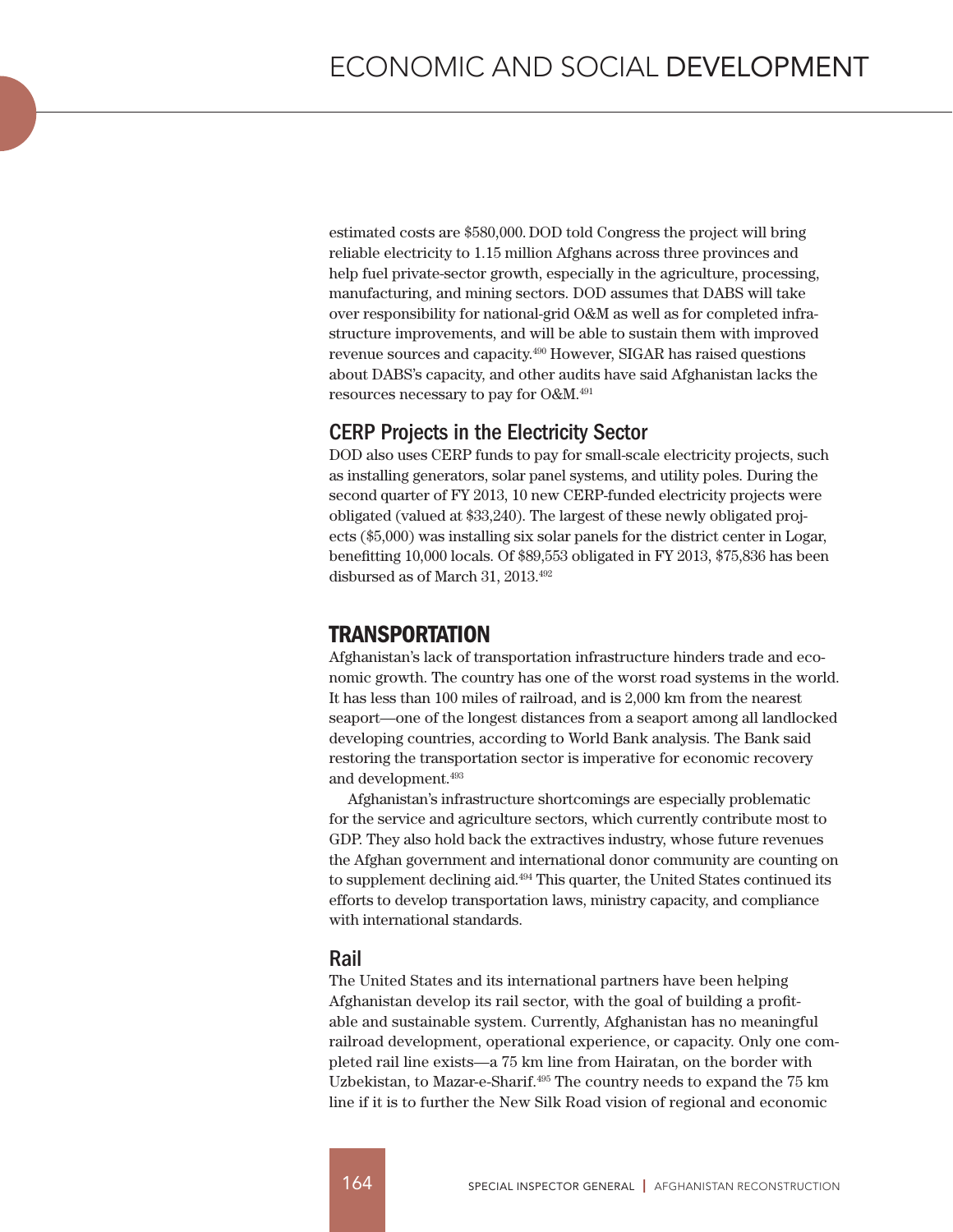connectivity. The next component of this rail—an interlinking 400 km line between Afghanistan, Turkmenistan, and Tajikistan—was inaugurated this quarter.<sup>496</sup>

This quarter also saw the release of a national railway plan for Afghanistan. U.S. government civilian and military personnel worked with representatives of the railway industry and academia to develop it.<sup>497</sup> This macro-level, assumption-based plan supports Afghanistan's National and Regional Resource Corridors Program, which, in part, calls for rehabilitating and upgrading regional trade and transportation links between Afghanistan, Pakistan, and Iran, as well as China and Central Asia.498

The rail plan describes its recommendations as economically viable, and technically and financially feasible, yet sensitive to multiple risk elements which it says the plan mitigates to an acceptable level.<sup>499</sup> The plan is predicated on Afghanistan leveraging its vast iron-ore and copper resources for sustainable economic growth and for the railway's commercial viability. Mining is expected to account for about 76% of total rail freight traffic, with Hajigak alone accounting for about 60%. The plan's drafters said their analysis showed that railway operations revenues from mineral transport have the potential to reach \$54 billion from 2017 to 2040 and for government revenues from royalties and taxes to reach \$45 billion in that same period.<sup>500</sup>

However, the plan acknowledges that to realize that return, Afghanistan must be competitive with low-cost producers of iron ore like Brazil and Australia, which extract, rail-transport, and ship to Asian markets for as little as \$39 per metric ton. If Afghan ore is not competitive, revenue will be insufficient to expand and sustain the railway. The plan's authors also said that Afghanistan must use efficient routes to sea ports and avoid different rail-line gauges, which will necessitate the off-loading and transfer of cargo, adding time and cost. This will be a major challenge because Afghanistan is surrounded by three different size track gauges: Russian (Turkmenistan, Uzbekistan, Kyrgyzstan, and Tajikistan), Standard (Iran and China), and Indian Broad (Pakistan and India), as shown in Figure 3.34 on the following page.<sup>501</sup>

Figure 3.34 also shows the preferred rail design, which consists of two primary lines: a southern route in proximity to major mining areas that can transport mineral freight to seaports in Iran and Pakistan for shipments to global markets using standard-width rail gauge; and a northern route using Russian rail gauge that can transport commercial freight. The southern line is expected to be more economically viable, bringing in a potential \$56.1 billion in revenue from 2017 to 2040. Under this plan Iran is the preferred destination for mineral exports because the route is more efficient and Iran's rail infrastructure is in better condition than Pakistan's.<sup>502</sup>

The northern line would be less economically viable with potential revenues at \$12.6 billion in that same time frame. Both lines facilitate trade with Iran. The northern line would expand trade between the Central Asian Republics and Iran—potentially 3 million metric tons a year from 2017



In his May 2013 trip to Afghanistan, Special IG Sopko examines the Afghan rail connection to Uzbekistan. (SIGAR photo)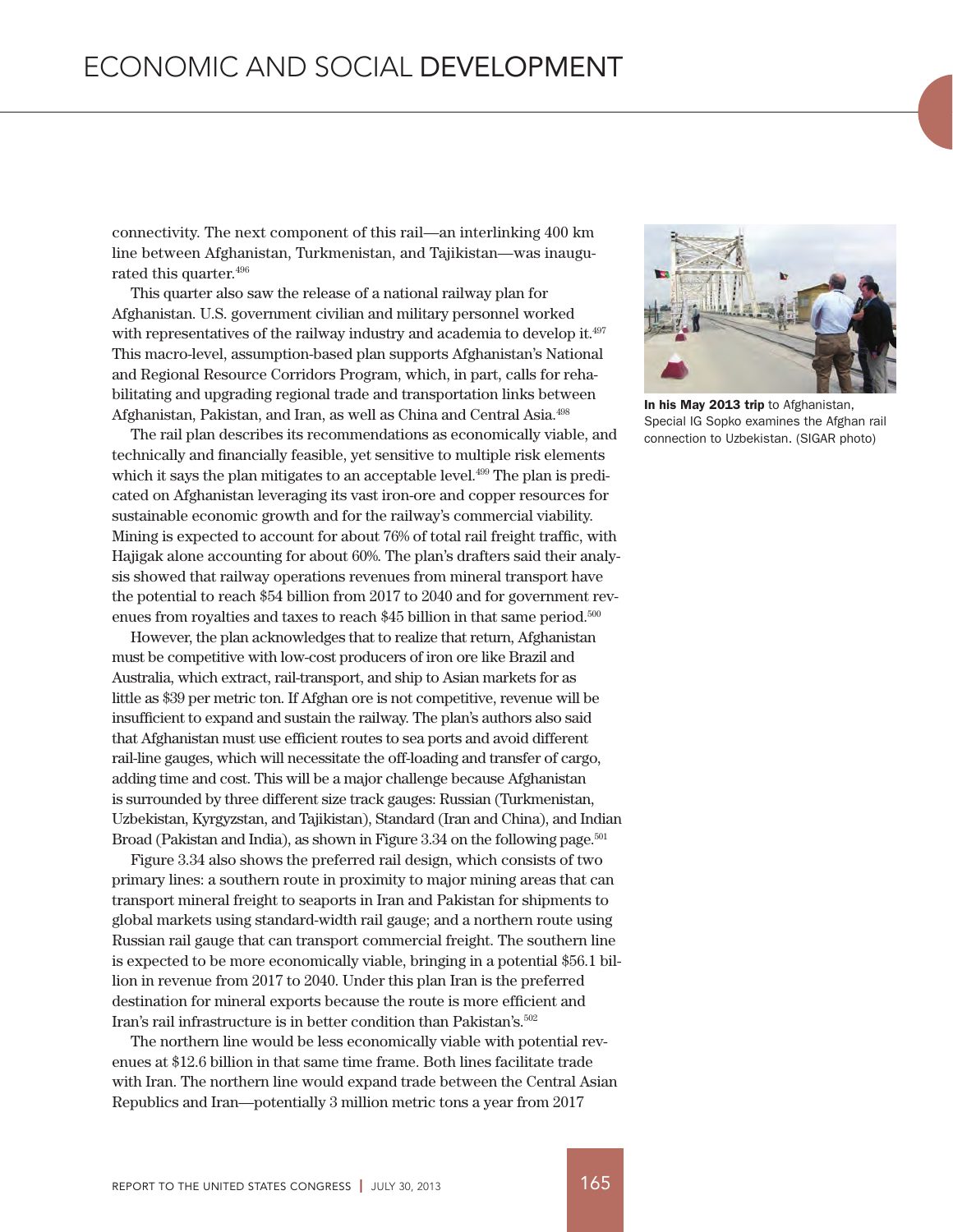FIGURE 3.34

HIGH PRIORITY RAIL DESIGN AND REGIONAL CONNECTIVITY REQUIREMENTS - AFGHANISTAN NATIONAL RAILWAY



Note: "Gauge" is the inside distance between rails. Source: GIROA, The Afghanistan National Railway Plan, 7/1/2013.

> to 2040—using Afghanistan as a conduit. Potential for additional commercial rail traffic between Iran, China, and Europe is also possible.<sup>503</sup>

> Future developments in U.S. policy toward Iran could, obviously, affect the prospects for both aspects of the rail plan.

# **EDUCATION**

According to the most recent data available to USAID from the Ministry of Education's Information Management System (EMIS)—SY 1390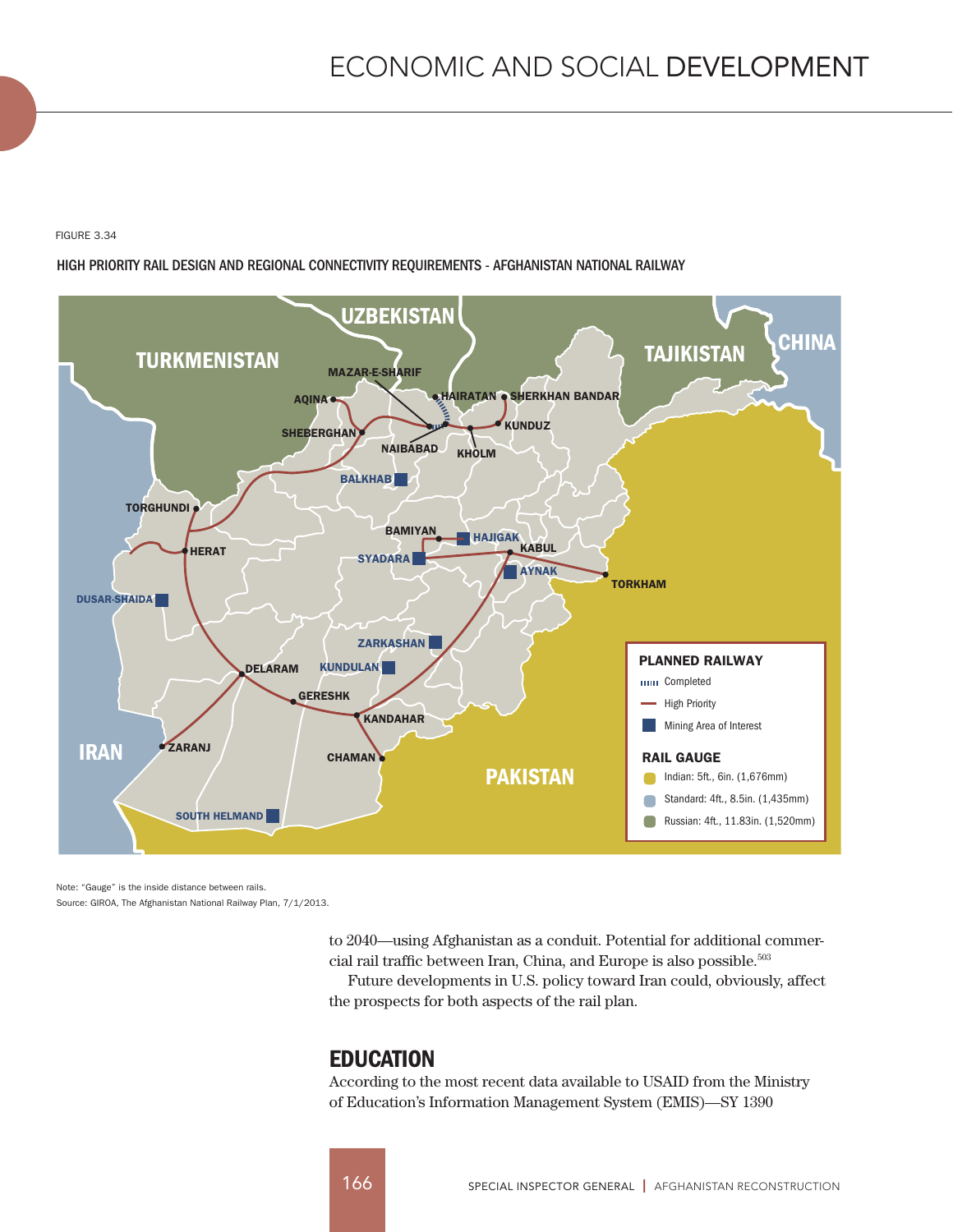(March 2011–March 2012)—Afghanistan has a total of 13,556 primary, lower secondary, and upper secondary schools. Of these 2,204 are girls' schools, 4,097 are boys' schools, and 7,255 are co-educational. Since 2002, USAID has funded construction and refurbishment of 696 schools as well as several teacher-training colleges. Approximately 500 schools were closed in SY 1391 (March 2012–December 2012), mostly in conflict-ridden provinces like Zabul, Helmand, parts of Ghazni, Wardak, Kandahar, and Uruzgan, according to the Ministry of Education. These statistics are not reported in EMIS and thus cannot be verified.504

There were approximately 7.6 million students in primary, government lower secondary, and government upper secondary schools, according to SY 1390 EMIS data—4.6 million male and 3 million female. Additionally, there were approximately 77,600 students in government universities—62,800 male and 14,800 female.<sup>505</sup> However, when incorporating all education programs, including general, religious, cross-border, technical, vocational, and literacy students, the total number of students in Afghanistan was reported as more than 8.3 million—5.16 million male and 3.16 million female.506

USAID said there is some concern about the reliability of Ministry of Education/EMIS data, citing common school practice to keep student names on record for up to two years after they drop out. In the past, USAID had verified the metrics in its project areas through implementing-partner contractors. With more USAID assistance now going on-budget, USAID relies primarily on Ministry of Education data, verified by a third-party contractor not affiliated with the Afghan government.<sup>507</sup>

There were more than 185,250 teachers—128,600 male and 56,650 female—across all education programs in Afghanistan, according to SY 1390 Ministry of Education data. Most teach general education, followed by Islamic education. According to USAID, main challenges in building Afghanistan's education system include low teacher competency, lack of monitoring and supervision, lack of security, insufficient class materials, and low ministerial capacity and coordination with the provinces.<sup>508</sup>

USAID's ongoing priority programs in the Education sector funded through the ESF this quarter include:

- • Basic Education, Literacy and Technical-Vocational Education and Training (BELT)
- Higher Education Project (HEP)
- American University of Afghanistan (AUAF)

USAID selected these three programs as its highest priorities through extensive coordination with the Ministries of Education and Higher Education, and after assessing how best to leverage its strengths relative to other donors so that Afghanistan's national education priorities and needs are met.509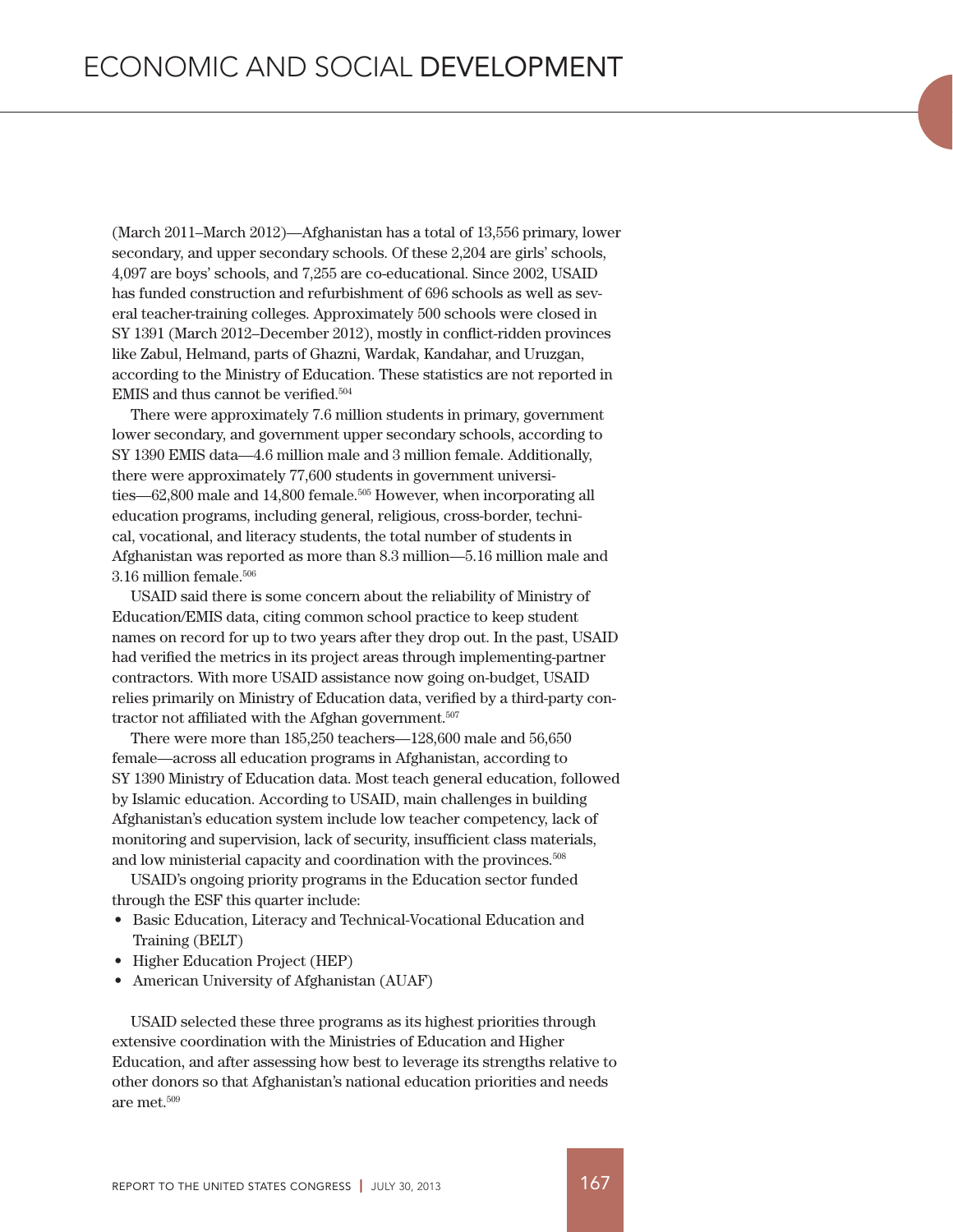#### Basic Education, Literacy, and Technical-Vocational Education and Training

Basic Education, Literacy, and Technical-Vocational Education and Training (BELT) is a three-year (December 2011–October 2014), \$173 million, on-budget program that aims to improve access to quality basic education in communities typically beyond the reach of the government. The program provides technical-vocational education and training, as well as literacy programs. As of June 30, 2013, USAID obligated \$20 million and of that, disbursed approximately \$5.8 million, an increase of \$1.1 million from last quarter.<sup>510</sup>

Technical Vocational Education and Training (TVET) is a forthcoming component of BELT. Its objective will be to provide quality education and training to Afghan children to make them more employable, especially girls in rural and remote areas. USAID and the Ministry of Education are still discussing performance milestones—number of schools, teachers, and students that will be targeted—that, if reached, will trigger on-budget disbursement of funds. An implementation letter that would spell out these milestones, means of verification, and the funding level associated with each milestone was to be signed in May  $2013$ , but is delayed.<sup>511</sup>

BELT TVET is another on-budget component of this effort to build the quality and professionalism of TVET educators. It aims to provide graduate, secondary, and post-secondary students with accredited, certified skills, and will set up a national accreditation system for and equivalency for TVET in the Ministry of Education.512 USAID reported no changes on project goals, successes and challenges this quarter.<sup>513</sup>

However, USAID extended through July 31, 2017, an existing award to the International School of Kabul (ISK) that was scheduled to expire in August 2013. The extension of \$3.1 million brings the total estimated cost of this phase to \$7.3 million. USAID has been supporting ISK since 2005, with an initial infusion of \$9.6 million. ISK is a co-educational, U.S.-accredited, English-language, K-12 institution.514

## Higher Education Project

Since the Higher Education Project (HEP) project began in 2006, it has supported the Ministry of Higher Education in executing its National Higher Education Strategic Plan. HEP's latest phase, scheduled to end in August 2013, provides technical assistance to increase ministry capacity through professional training, quality assurance and accreditation, curriculum review, university partnerships, academic policies, and regulation. USAID had previously said that as it operates in an environment replete with logistical and security challenges, HEP does not have significant outcome data to quantify its impact of more than \$13 million spent on the program. USAID reported no changes on project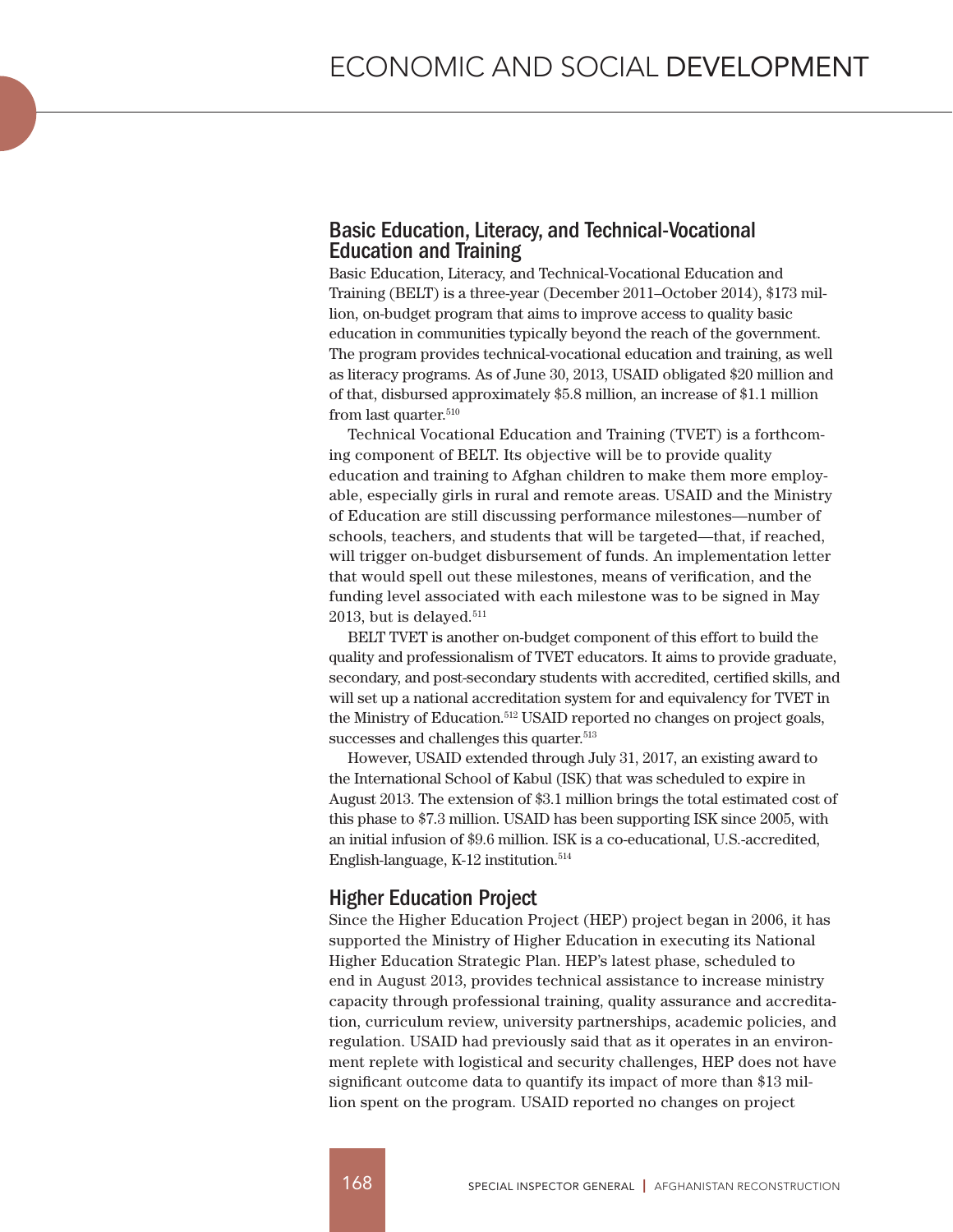

A speaker addresses the audience at AUAF's ribbon-cutting ceremony for a new women's center at the university. (U.S. Embassy Kabul photo)

goals, successes and challenges this quarter.515 It is unclear whether USAID has made any progress in considering an evaluation design for the follow-on HEP (2013–2017) that will include greater attention to outcome measures and data collection.<sup>516</sup> As of June 30, 2013, USAID had obligated \$21.2 million toward HEP and disbursed \$13.4 million, an increase of \$1 million from last quarter.<sup>517</sup>

# American University of Afghanistan

This five-year (August 2008–July 2013), \$42 million program is designed to support development of American University of Afghanistan's (AUAF) English-language undergraduate and continuing-education programs, with a concentration on liberal arts. Undergraduate degrees include business administration, information technology and computer science, political science and public administration, and mass communication. AUAF also offers a master's degree in business administration. USAID reported no changes on project goals, successes and challenges this quarter.<sup>518</sup> As of June 30, 2013, USAID had obligated approximately \$42.1 million—\$2.5 million more than reported last quarter—and disbursed \$39.7 million—\$2.1 million more than last quarter—toward this effort. USAID is aiming to finalize a new \$40 million, five-year cooperative agreement by July 31, 2013, to ensure no gap in support.519

# LABOR

Assessing donor aid and the transition's impact on Afghanistan's labor market is difficult given the limited and inconclusive available data, according to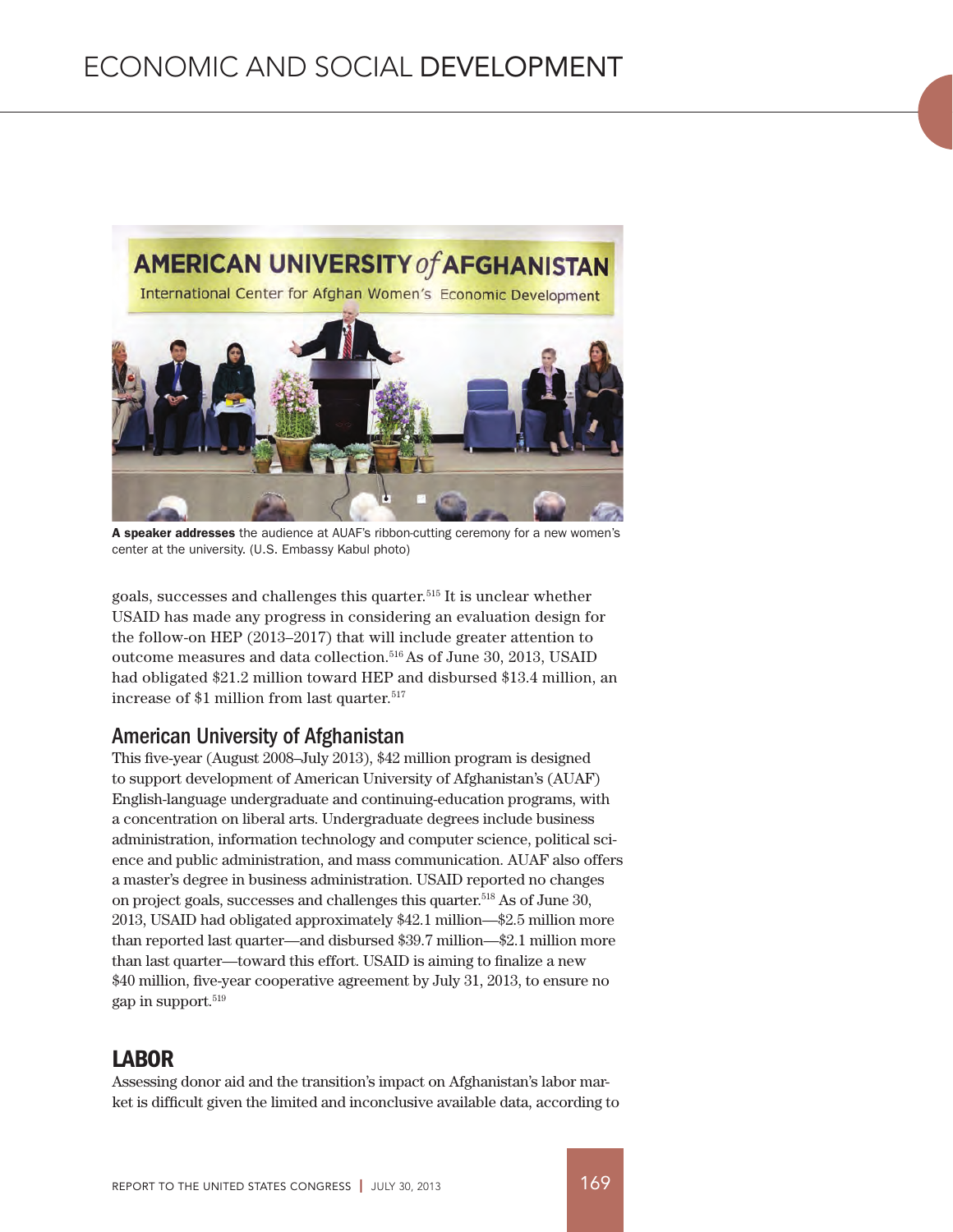the World Bank. For example, 2009 figures showed just 6.8% of Afghans were unemployed, but more than 48% were underemployed (working fewer than 35 hours a week, on average). According to World Bank analysis, underemployment is particularly acute in conflict provinces, likely due to temporary jobs created by provincial reconstruction teams (PRT).<sup>520</sup> With the closure of several PRTs, and more planned, unemployment in these areas could rise. As of 2011, the World Bank reported 80% of Afghan males aged 15 or older participated in the labor force, compared to 16% of females.<sup>521</sup>

## HEALTH

Afghanistan has experienced extraordinary improvements in its health indicators since 2002. Although the country still has one of the highest mother-and-child mortality rates in the world, life expectancy has improved by as much as 20 years to an average 62–64 years, according to the USAIDfunded Afghanistan Mortality Study 2010.522 Some observers have questioned the accuracy of that survey, and as of May 2013, the CIA World Factbook gives the Afghan life expectancy from birth as 50.11 years. The World Bank, which calculated life expectancy at 48, did not include Afghanistan Mortality Study figures in its international comparative analysis because the study doesn't contain time-series data for the last 10 years.<sup>523</sup>

From FY 2002 through FY 2011, U.S. on- and off-budget assistance to Afghanistan's health sector totaled \$926 million. On-budget assistance to the Ministry of Public Health (MOPH) includes salary payments to workers in U.S.-funded facilities, medical and non-medical supplies, in-service training, minor renovations of facilities, medical equipment, and monitoring and supervision. Off-budget assistance comprises pharmaceuticals and contraceptives.524

USAID's highest-priority programs in the health sector this quarter include:

- • Partnership Contracts for Health (PCH) Services
- Health Policy Project (HPP)
- • Leadership, Management, Governance Project (LMG)

All three were extended until October 31, 2014.<sup>525</sup>

## Partnership Contracts for Health Services

A six-year (2008–2014), \$218 million on-budget program, Partnership Contracts for Health (PCH) supports the MOPH's efforts to provide the Basic Package of Health Services and the Essential Package of Hospital Services across Afghanistan. The United States supports 545 of these health facilities.526 USAID reports no changes this quarter to project descriptions, goals, challenges, successes, or metrics. As of June 30, 2013, USAID had obligated \$190.3 million to this program and disbursed \$136.1 million, an increase of \$14.8 million from last quarter.527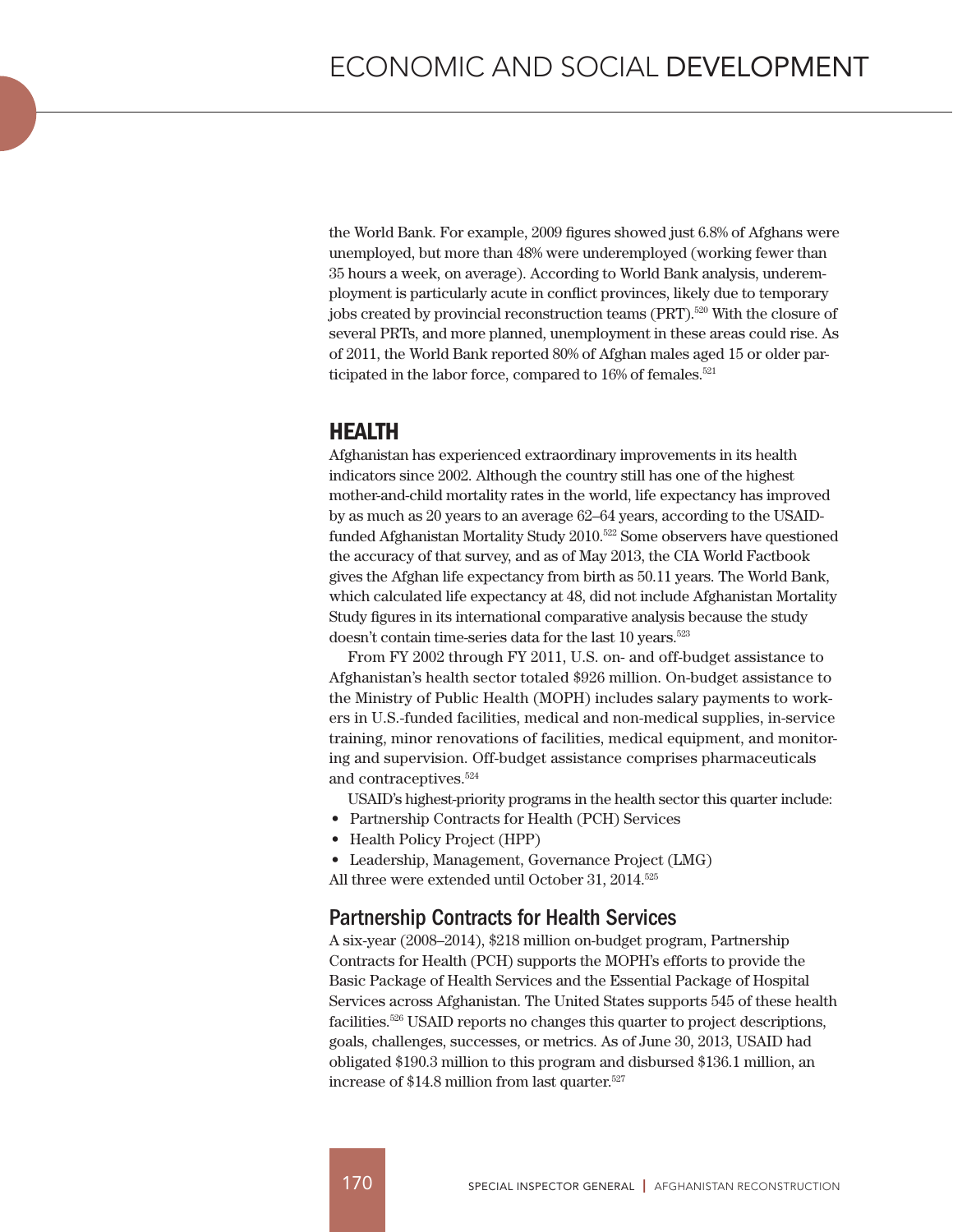PCH delivers health care ranging from basic to highly specialized diagnostic and treatment services. It also supports Community Midwifery Education contracts, which help reduce both maternal and child mortality. USAID had previously reported several challenges to better program implementation, including insecurity, an increasing unavailability of air transportation to monitor activities in kinetic areas, political interference in PCH priorities, and shortages of female health staff at all levels.<sup>528</sup>

## Health Policy Project

The Health Policy Project (HPP), a 28-month (June 2012–October 2014), \$18 million program, is building MOPH capacity to address basic health needs through public-private partnerships. USAID reports no changes this quarter to project descriptions, goals, challenges, successes, or metrics. As of June 30, 2013, USAID had obligated \$15.5 million to the program—an increase of \$6.7 million over last quarter. HPP works to expand privatesector capacity to deliver high-quality services, improve HIV care and prevention policies, and promote behavioral change through social-media marketing. Past accomplishments of the HPP include fully staffing a Public Private Partnership Unit within the MOPH, completing an assessment of Jumhoriat Hospital's commercial viability and value, and providing technical assistance to the Afghanistan Social Marketing Organization's board of directors. Challenges to implementation included insecurity in provinces, the lack of a legal framework governing public-private partnerships, and private industry's difficulty in navigating the bureaucratic morass of the Afghan government.529

## Leadership, Management, Governance Project

The 26-month (September 2012–October 2014), \$25 million Leadership, Management, Governance (LMG) Project works with the MOPH and the Ministry of Education, at the provincial and central levels to build leadership, management, and governance capacity within Afghanistan's health and education systems. It also aims to improve transparency and accountability within the MOPH and helps both ministries manage on-budget assistance. As of June 30, 2013, USAID had obligated \$20.7 million, an increase of \$4.4 million for the program.530

USAID reported last quarter that all 14 LMG participatory hospitals have gone from controlling no part of their budgets to managing 76–100%. The agency also said these facilities established management committees and formed four provincial maternal and child health committees. The MOPH developed governance guides and an assessment tool for provincial and district health coordination, and trained all 74 departments at the ministry on standardized reporting techniques. USAID reported no specific security threats to the program on a provincial level, but stressed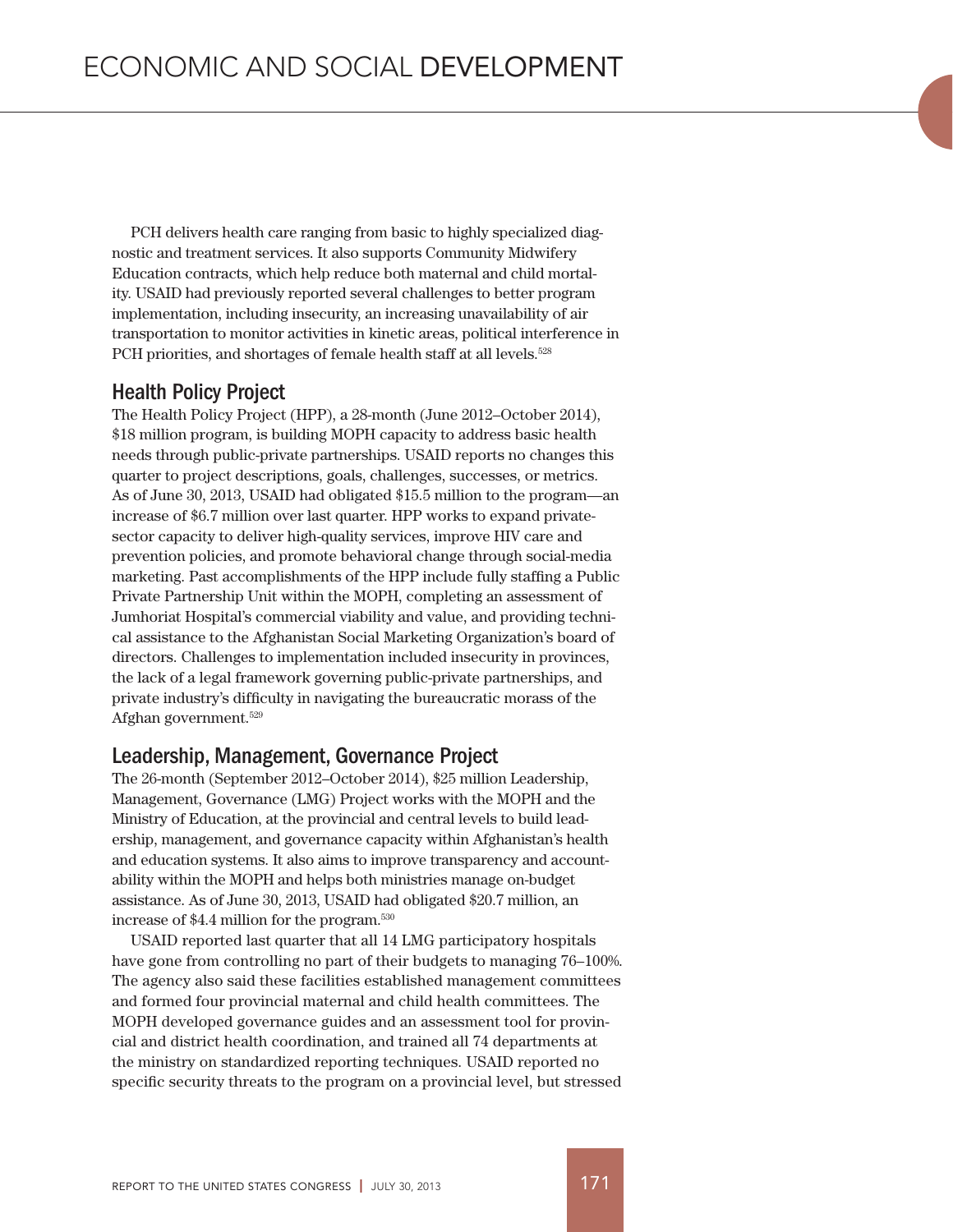the need to monitor potential security vacuums in some communities once U.S. forces withdraw.531

# PRIVATE SECTOR DEVELOPMENT

The United States is supporting private-sector development through the ESF, TFBSO, and CERP. USAID's priority economic-growth projects, funded through the ESF, include:<sup>532</sup>

- • Assistance in Building Afghanistan by Developing Enterprises (ABADE)
- Economic Growth and Governance Initiative (EGGI)
- Trade Accession and Facilitation for Afghanistan (TAFA) I and II

USAID deemed these programs as having the highest probability of creating lasting economic gains in job creation and revenue turnover. Each program area was also considered in relation to strategic plans.<sup>533</sup>

#### Assistance in Building Afghanistan by Developing Enterprises

USAID's \$105 million Assistance in Building Afghanistan by Developing Enterprises (ABADE) program is focused on helping productive, Afghanregistered, small-to-medium enterprises add jobs, increase investment, and improve sales of domestic products and services through publicprivate partnerships. ABADE will support private-sector businesses that offer the best leverage and opportunity for sustained economic growth. Since ABADE's launch in February 2013, five public-private partnerships have been approved and awarded—two of which involve women-owned businesses—and 15 applications are awaiting approval. Additionally, business-outreach and government capacity-building efforts continued this quarter, as did an action plan to support the Business Development Services (BDS) sector began, including two surveys to identify BDS capabilities and unmet demand for such services. No implementation challenges have been reported. As of June 17, 2013, USAID obligated \$17.6 million in Economic Support Funds, and disbursed approximately  $$7.5$  million  $$^{534}$ 

## Economic Growth and Governance Initiative

The \$92 million Economic Growth and Governance Initiative (EGGI) program aims to strengthen government capacity to conduct more effective public financial management. It provides assistance for national budgeting, tax administration, and revenue generation. Thirty-eight government-program budgetary units developed and submitted their 2012-2013 budgets on time to Budget Committee with EGGI assistance, while EGGI's provincial training program helped 88% of the provincial directorates submit their firstround budgets on time, improving to 98% in the second round.<sup>535</sup>

EGGI also provides Women in Government internships to increase women's civil-service participation to 30%, the Millennium Development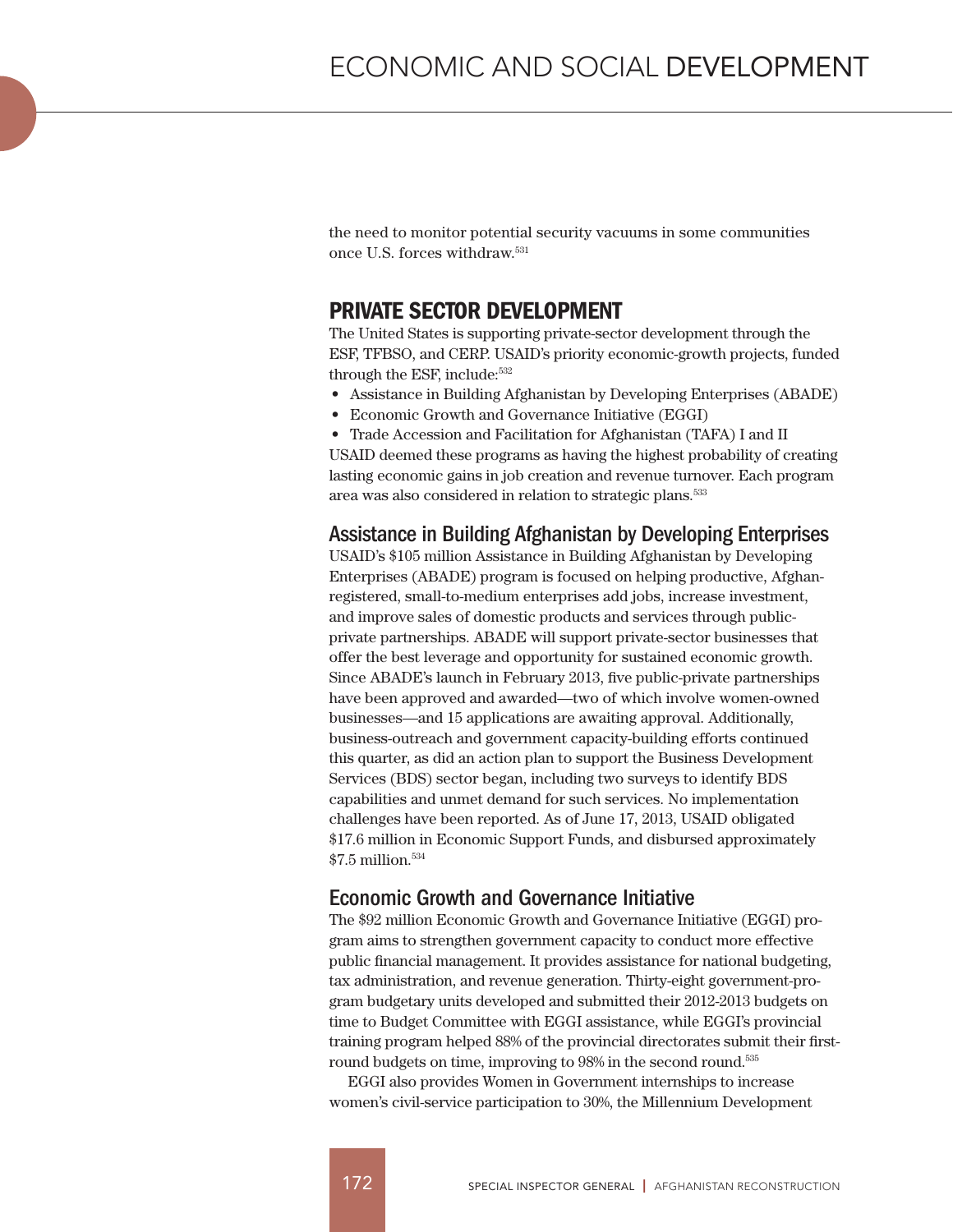Goal. As of June 5, 2013, 313 women had graduated the internship program, 105 more than reported last quarter. Of those graduates, 67% found full-time employment through EGGI assistance.EGGI is scheduled to conclude in August 2013, and an on-budget follow-on project is planned. As of June 17, 2013, USAID obligated approximately \$88.8 million in Economic Support Funds, and disbursed \$69.8 million.536

## Trade Accession and Facilitation for Afghanistan I and II

Parts I and II of Trade Accession and Facilitation for Afghanistan (TAFA), at a combined cost of \$83.8 million, are designed to generate economic growth, trade, and investment by improving the conditions for international trade and transit for both the government and private sector. TAFA assists the Afghan government in three areas: trade-policy liberalization, customs reform, and trade facilitation. TAFA promotes the New Silk Road initiative by facilitating Afghanistan's accession to the World Trade Organization (discussed on page 146), developing bilateral and regional trade agreements, and streamlining customs and export procedures.537

TAFA is scheduled to end in August 2013. While a follow-on project is planned, USAID is concerned about whether new implementing partners can provide appropriate TAFA-level support. As of June 17, 2013, USAID had obligated all \$83.7 million to TAFA I & II —compared to \$19.8 million reported last quarter—while \$67.1 million has been disbursed, compared to \$4 million last quarter.<sup>538</sup>

# COMMUNICATIONS

Afghanistan's private-sector-led telecommunications sector is growing rapidly and is one of the country's economic success stories. The World Bank expects strong recorded growth for 2012.539 In 2010/2011, telecom contributed 45% of total tax revenue to the government and is expected to be less susceptible to any future economic contraction.<sup>540</sup> However, a survey of the telecom industry by the Afghanistan Investment Support Agency found that high tax rates were the primary impediment to internet service and mobile network providers, followed by security issues and a shortage of skilled labor.<sup>541</sup>

With the steady reduction of internet prices, the Ministry of Communications and Information Technology (MCIT) expects the number of users to reach 2.4 million in 2013. The cost of 1 mbps (megabyte per second) access was \$5,000/month in 2002, dropping to \$97/month in 2013, as shown in Figure 3.35 on the following page.<sup>542</sup>

#### SIGAR AUDIT

This quarter, SIGAR initiated an audit to examine USAID and DHS programs designed to enhance the Afghan government's ability to generate customs revenue. As part of this audit, SIGAR will assess whether or not TAFA I and II achieved the intended outcomes. For more information, see Section 2, page 40.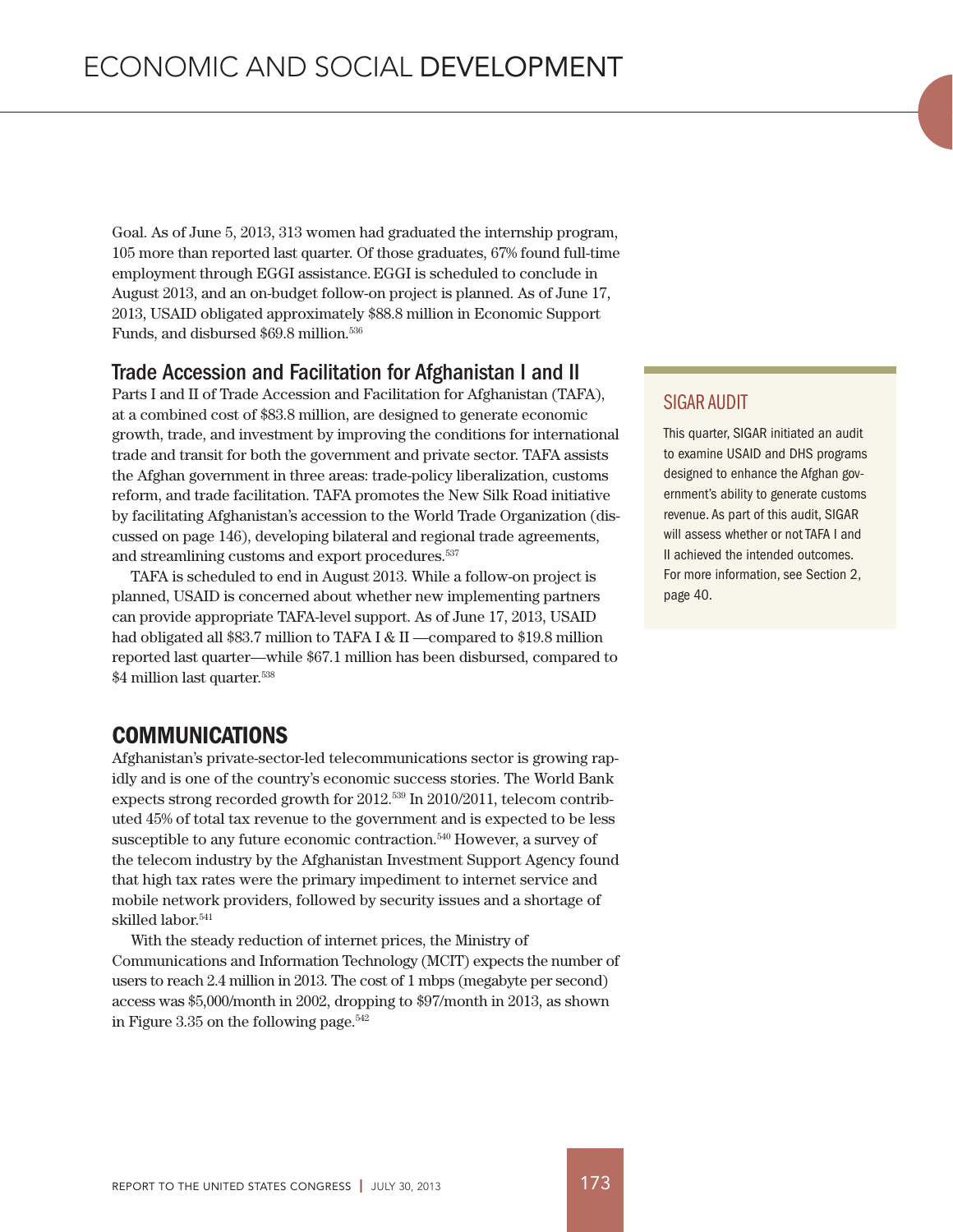FIGURE 3.35

#### PRICE FOR 1MEGABYTE/SECOND INTERNET SERVICE, US\$/MONTH



Note: Until 2008, telecommunications services were only available via satellite. In 2008, fiber optic cable became available. Sources: MCIT, "Internet Price of 1MB/Month," accessed 6/17/2013; MCIT, "Internet Users," accessed 6/17/2013.

## Mobile Money

As of June 30, 2013, USAID has obligated and disbursed almost \$15.2 million on-budget to the MCIT, but currently provides no direct, on-going assistance to the ministry.543

However, USAID is providing off-budget assistance to the telecommunications sector through its Mobile Money program, which seeks to increase access to safe, secure financial services through the use of cell phones to store currency, pay for goods, and receive and transfer funds. USAID actively supports both mobile electricity and mobile teacher-salary payments initiatives. This quarter, 200 Afghan teachers in Kabul registered for this service, and 100,000 Etisalat telecom customers in Kabul can now pay their electricity bills by phone. Afghanistan's electric utility company, DABS, expects 200,000 additional customers to be registered by the end of 2013.<sup>544</sup>

USAID's Mobile Solutions team is also designing a program in conjunction with non-profit FHI 360 called Mobile Solutions Technical Assistance and Research, which will provide technical assistance and training to increase access to and use of mobile technologies, including mobile money. Also this quarter, USAID released a study on women's access to mobile technology.545